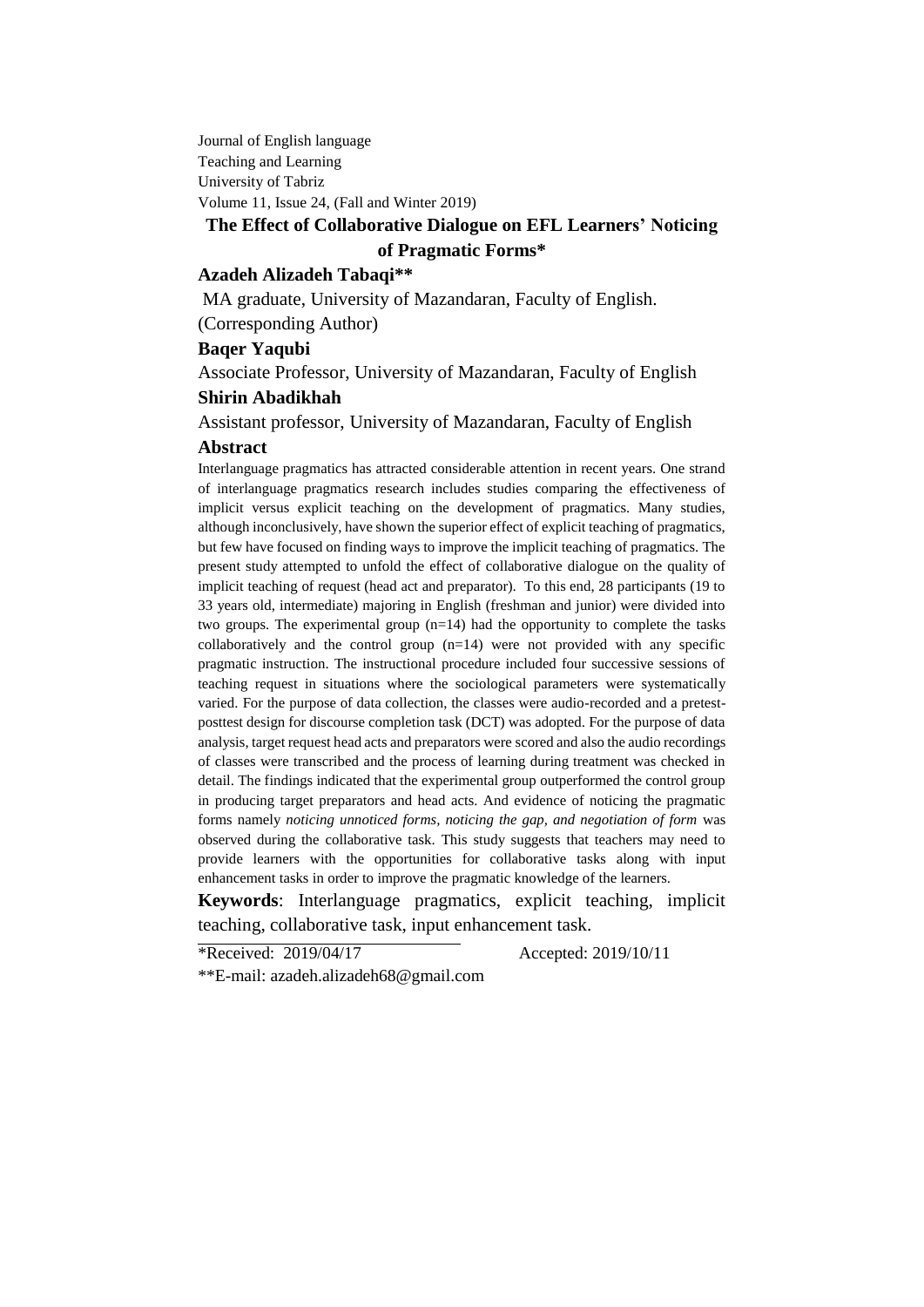## **Introduction**

Despite the fact that interlanguage pragmatics has recently received considerable attention in research studies, it has almost been neglected in the context of EFL classrooms, where opportunities for developing pragmatic knowledge is very limited (Nguyen, Pham and Pham, 2012). Due to the lack of instruction in pragmatic issues, EFL learners have been found to be more grammatically accurate than pragmatically appropriate (Bardovi-Harlig and Dornyei 1998). On the social level, Thomas (1983) pointed out that although grammatical errors are unlikely to bring about any cultural misinterpretation, pragmatic idiosyncrasies may be reflected inappropriately in L2 users' interaction, indicating their lack of social graces. Thus developing pragmatic knowledge needs to be put at least on an equal footing as other domains of language. In this regard, many scholars (Jeon and Kaya, 2006; Rose and Ng Kwai-fun, 2001; Takimoto 2012; Taguchi and Kim, 2014) have focused their research efforts on proposing effective ways of teaching pragmatics. Among research studies focusing on interlanguage pragmatics development, some studies have addressed the comparison of implicit and explicit teaching of pragmatics (Jeon and Kaya, 2006; Rose and Ng Kwai-fun, 2001). Most of these studies have concluded that explicit teaching of pragmatics would lead to more favorable results than implicit teaching. This conclusion is not surprising since as Bardovi-Harlig and Hartford (1993) and Bouton (1994) mentioned, even in naturalistic context the development of pragmatic knowledge happens slowly. Thus it is not reasonable to expect EFL learners to acquire pragmatics of language simply by being exposed to L2 during limited time of the English class. In this line Kasper and Schmidt (1996) pointed out that form-function mapping and related contextual variables are not salient enough for the learners to notice naturally and therefore their attention must be directed in some ways. But it seems that although many studies have been conducted in the field of interlanguage pragmatics, a few studies have attempted to explore some ways to raise the quality of implicit teaching of pragmatics and find out techniques through which the teacher can best direct students' attention to pragmatic forms of language during implicit instruction. On the other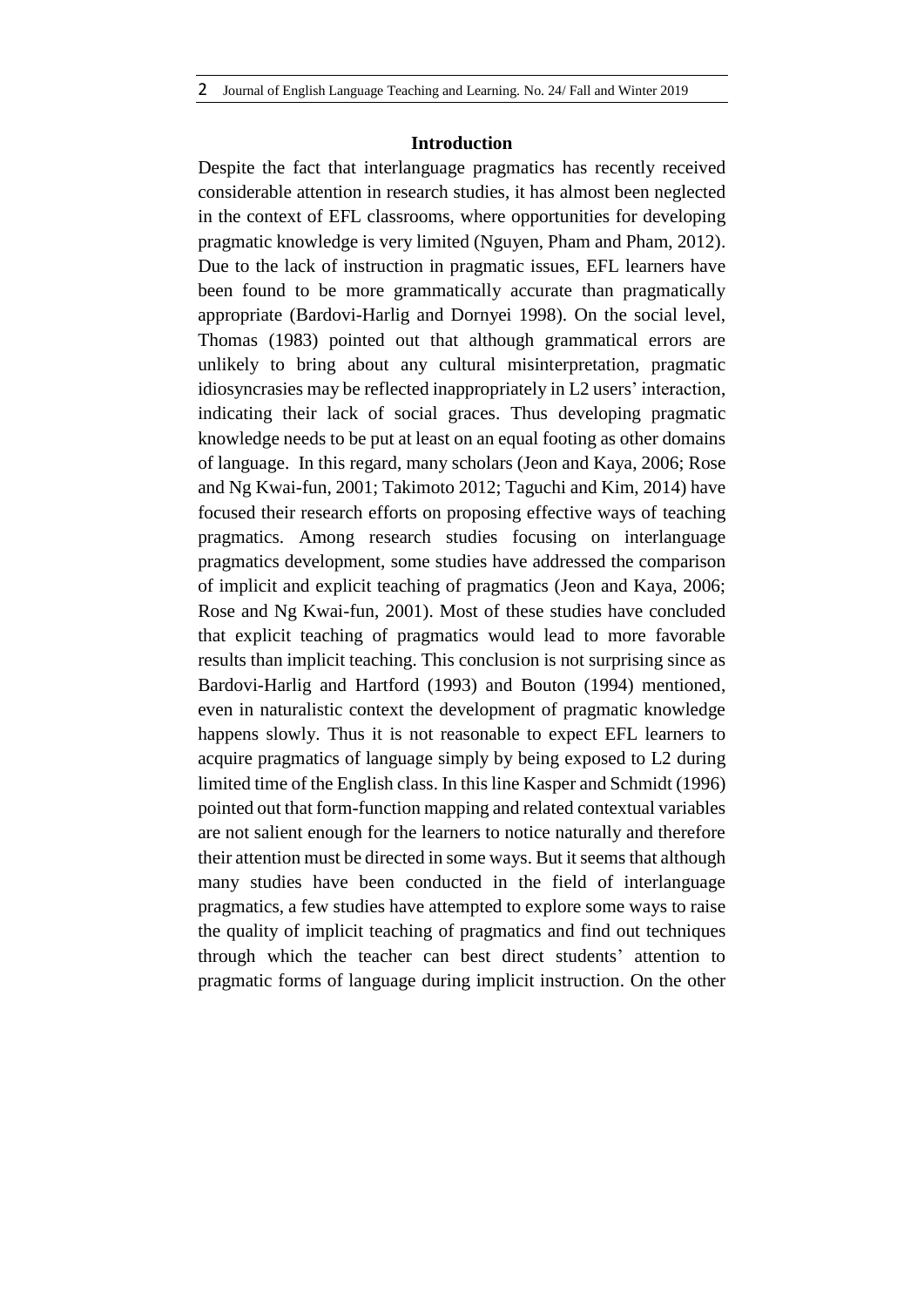hand, based on Vygotsky's (1987) sociocultural theory, collaborative dialogue can provide a rich context for students to notice forms of language and it's the collaboration that is the origin for functions like noticing the gap, testing hypothesis and creating metapragmatic knowledge (Swain, 2000). As a result, the present study aims at examining the effect of collaborative dialogue on the quality of implicit teaching of pragmatics to see if this technique is influential in university students' noticing of pragmatic forms of language during a form comparison task.

### **Review of literature**

From amongst the very many definitions of pragmatics put forward since Morris's (1938) ground-breaking deconstruction of semiosis, Crsytal's (1997) definition has been by far the most oft-quoted definition in interlanguage pragmatics (ILP) (Rose and Kasper, 2001). He defines pragmatics as "the study of language from the point of view of users, especially the choices they make, the constraints they encounter in using language in social interaction and the effects their use of language has on other participants in the act of communication" (p. 301). This is very similar to Leech's (1983) subdivision of general pragmatics into sociopragmatics and pragmalinguistics. Pragmalinguistics, in his analytically useful division, comprises the lexico-grammatical resources for language functions, while sociopragmatics refers to one's evaluation of contextual factors that are consequential to one's pragmalinguistic options. These factors are peculiar to individual society's perceptions of speaker and/or listener social power (P), social distance (D) and the relative size of imposition (R) relative to the enactment of a communicative act (Kasper & Rose, 2001).

ILP studies have focused, among other things, on a variety of speech acts, from among which the speech act of request has attracted considerable attention because of its frequency, usefulness, inevitable necessity of use, and its face threatening nature. In addition, requesting being a structurally complex object, English L2 learners have been found to find it a challenging task to perform. The speech act of request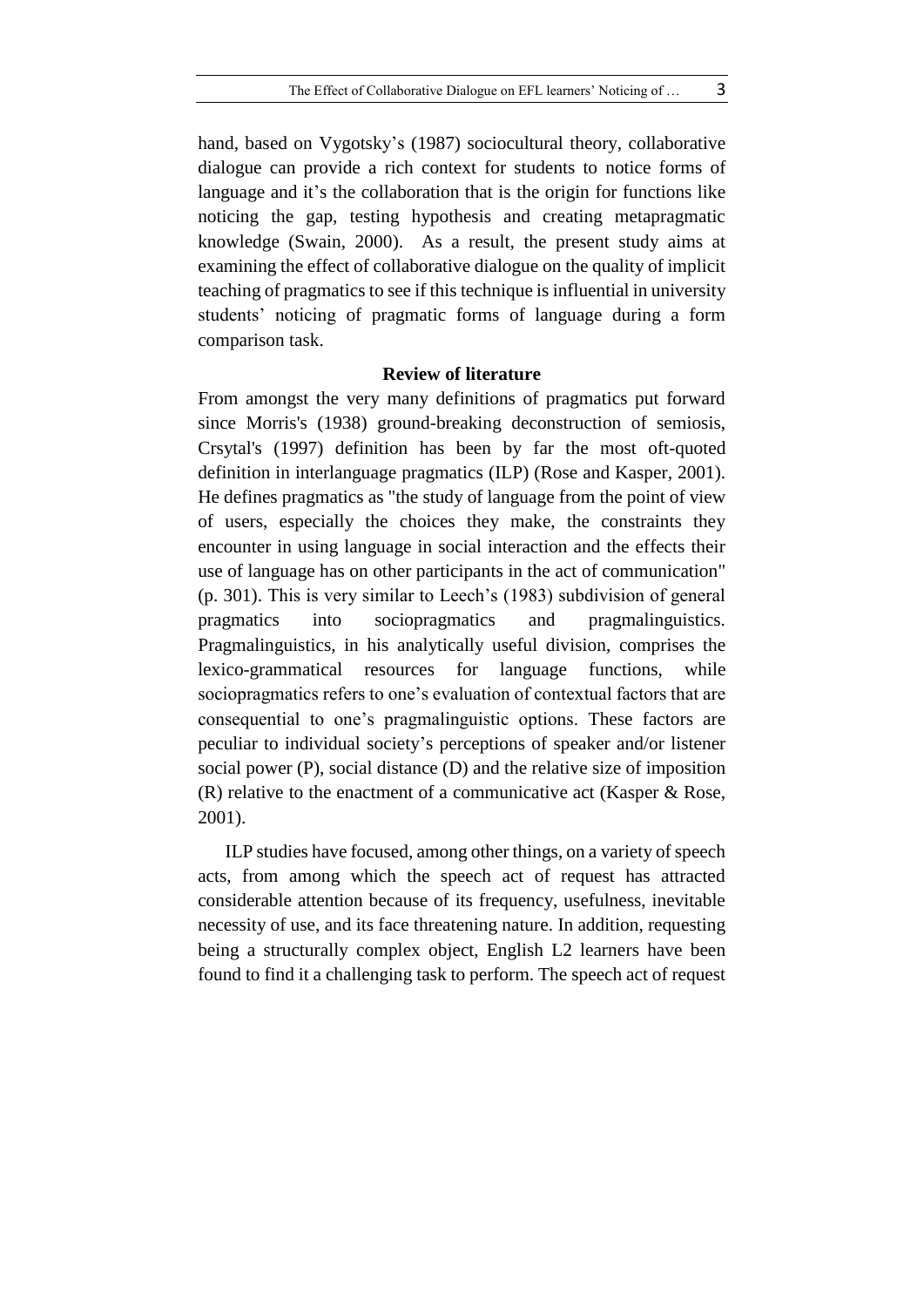in English consists of three elemental segments (Blum-Kulka and Olshtain, 1984). These segments include a) attention getter b) head act c) supportive moves. According to Faerch and Kasper (cited in Blum-Kulka & Olashtain 1984), in order to make a polite request one can manipulate the directness level of the request by using internal and external modifiers. Internal modifies are the linguistic items come within the head act for the purpose of mitigating the intensity of imposition. External modifiers, however, come in the immediate context of the head act (not within it) and try to modify the request. From amongst the external modifiers, this study has its focus on the preparators which are the supportive moves coming before the main head act by which the speaker tries to obtain a pre-commital by saying an utterance (Edmonson, 1981; Edmonson and House, 1981; House and Kasper, 1981, cited in Blum-Kulka&Olshtain 1984, p.205).

Many ILP studies have been conducted to examine different ways of improving learners' pragmatic ability regarding request, specially request head act and external modifiers (Hendriks, 2008; House and Kasper, 1981; Schauer, 2007). The fact that these studies indicate L2 language learners need to acquire pragmatic knowledge and ability for request head act and external modifiers stimulated this research study to focus primarily on request head act and external modifiers.

Among other studies that focused their attention on the improvement of pragmatic ability in L2 learners are Bardovi-Harlig and Hartford (1993) and Bouton (1994) which pointed out that ILP knowledge develops slowly even in naturalistic context. This obviously implies that L2 learners may well fail to acquire a robust body of pragmatic knowledge simply by being exposed to L2 language. Their attention must be in some way directed to form-function mapping and related contextual variables for these are not salient factors to be noticed naturally (Kasper and Schmidt, 1996). However, from a Vygotskian perspective (1986, cited in Swain, 2000) it is through interaction that learners cognitive activities including noticing the gap, testing hypothesis, and creating metapragmatic knowledge are enacted. According to Swain, Kinnear, and Steinman (2011), collaborative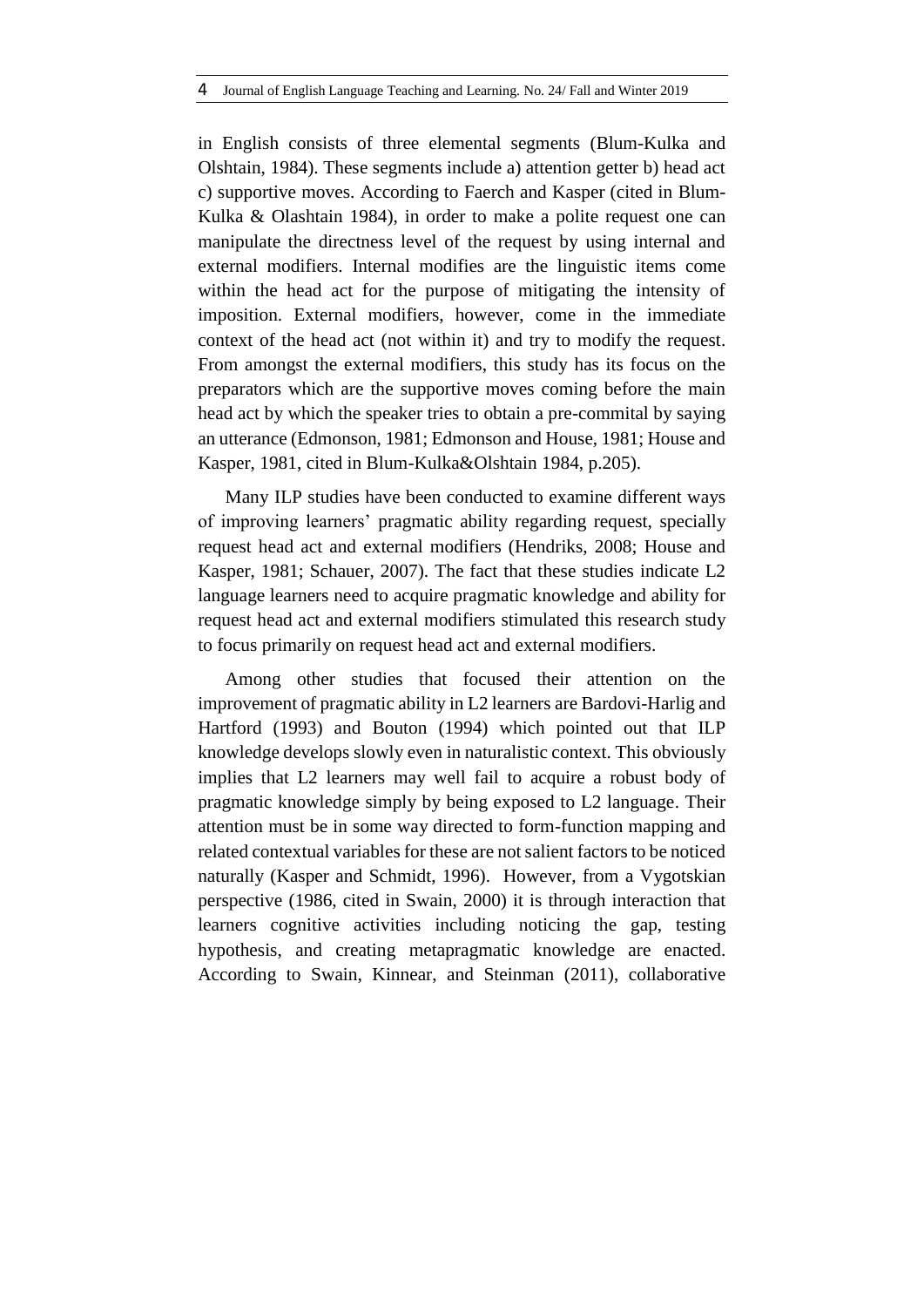dialogue do not lead to language learning but it is the language learning in progress.

Researchers (Donato, 1994; LaPierre's, 1994; Swain, 1997) have claimed that in collaborative dialogue the focus of learners' attention is on the form of language and not just meaning. In fact, taking a sociocultural view of Vygotsky, it can be inferred that during collaborative dialogue not only do the learners notice the forms but also they construct the knowledge of language together, an event that Swain (1997) calls the *co-construction of knowledge*. In other words, knowledge is first shaped in the interaction among people and then is infused into the mind. This infusion of knowledge from outside world to the individual's mind is technically called *mediation*. Mediation in collaborative dialogue happens through learner-learner interaction. According to Guk and Kellogg (2007), it can provide a robust zone of proximal development (ZPD). ZPD is the distance between what could be done by the learners alone and what is needed to be done by the learner with the help of a person who can assist him/her. Close to the concept of the Zone of Proximal Development (ZPD) is a process that is called *scaffolding*. During the process of scaffolding the mediation of learners' development takes place by such means as tangible resources, gestures, learner play, learner-learner interaction and teacher intervention. Scaffolding has a reflexive flow between all the peers in one group, in that each learner has a role in scaffolding each of the group members in one group. Each learner mediates others within their zone of proximal development to overcome their problems and reach a level in which they are prepared for solving more complicated problems. Donato (1994) described this as where learners build a *collective scaffold* for each other. Thus "during the interaction, the speakers are at the same time individually novices and collectively experts, sources of new orientations for each other, and guides through this complex linguistic problem solving" (Donato 1994, p.46).

Collaborative dialogue in general has been researched with a focus on grammar and vocabulary domain of language (Kim, 2008; and Nassaji and Tian, 2010). In vocabulary domain of the language, Kim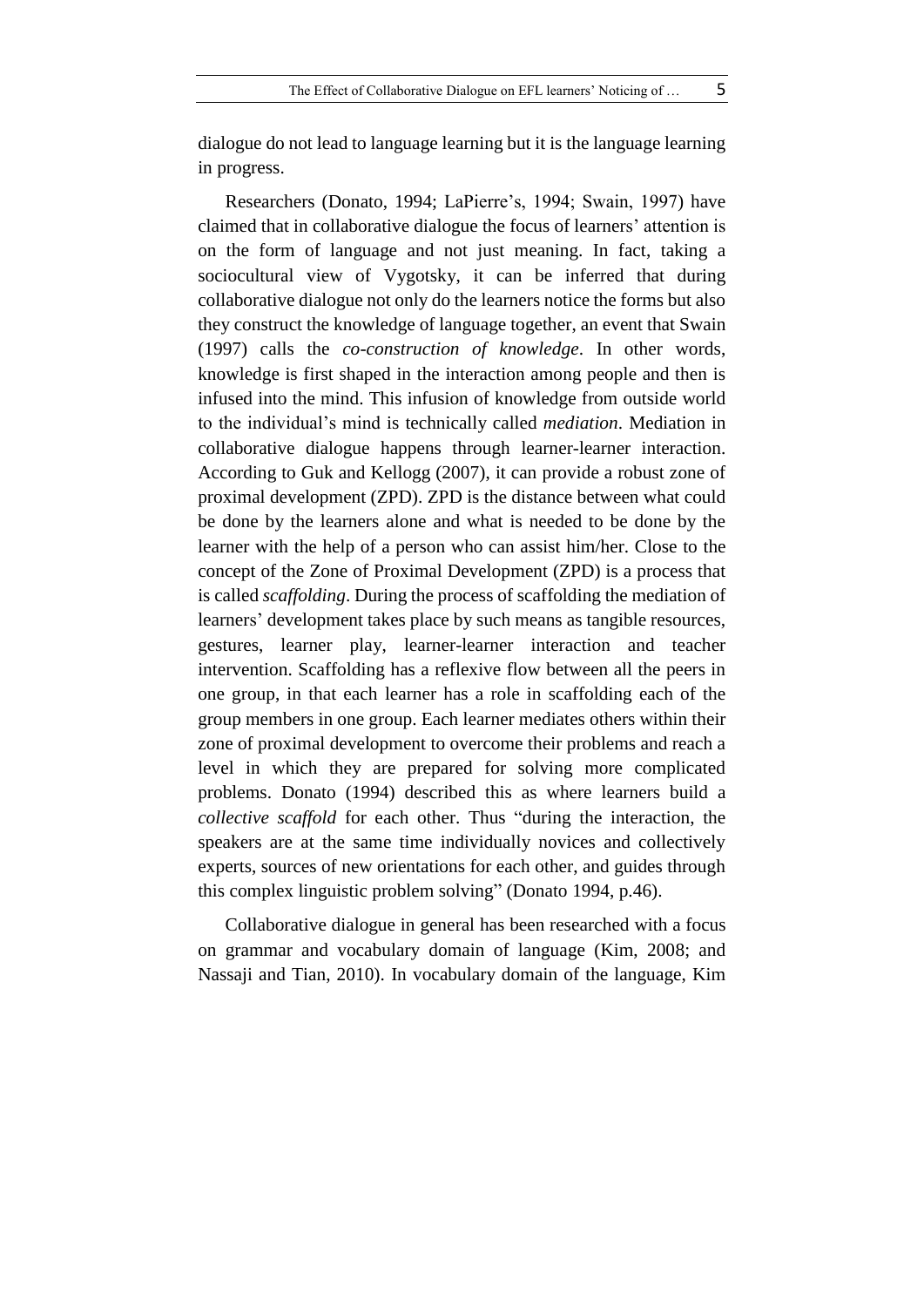(2008) concluded that the learners who did the task in pair performed significantly better than those who did the task individually in the posttest exams. In grammar, Nassaji and Tian (2010) indicated that completing the task collaboratively could create greater accuracy in learners than doing them in the individual task situation.

Although the effectiveness of collaborative dialogue in the development of L2 knowledge has been heavily emphasized in the literature (Lapkin, Swain, & Smith, 2002; Storch, 1998; Swain &Lapkin, 1998), few studies have examined the effect of collaborative dialogue on the development of interlanguage pragmatics. Among the few studies are studies conducted by Takimoto (2012) and Taguchi and Kim (2014). Takimoto (2012) examined the effect of metapragmatic discussion on learners' recognizing and producing English request downgraders. The result showed some advantages for the metapragmatic discussion including: additional metapragmatic gain, greater motivation and attendance to the target linguistic forms, functions and contextual features, and thereby more firmly established knowledge of pragmatics. Taguchi and Kim's (2014) study addressed the effect of collaborative dialogue on learners' interlanguage pragmatic development. The result of this study showed that the collaborative group demonstrated a better performance on the immediate posttest in producing request head acts than the individual group. Taguchi and Kim (2014) argued that during interaction, pragmalinguistic forms and contextual factors are constantly emphasized, negotiated and recycled for use (Taguchi and Kim, 2014, p.3). During collaborative dialogue, learners negotiate about the form, function and context of language use, in other words, together they coconstruct pragmatic knowledge.

The effect of collaborative dialogue has been investigated mostly for grammar and vocabulary development or has been limited to the comparison between collaborative and individual tasks (Abadikhah & Harsini, 2014; Kim, 2008; Nassaji and Tian, 2010) but the effect of collaborative dialogue on learners' pragmatic learning has been investigated by few studies (Takimoto, 2012 and Kim and Taguchi,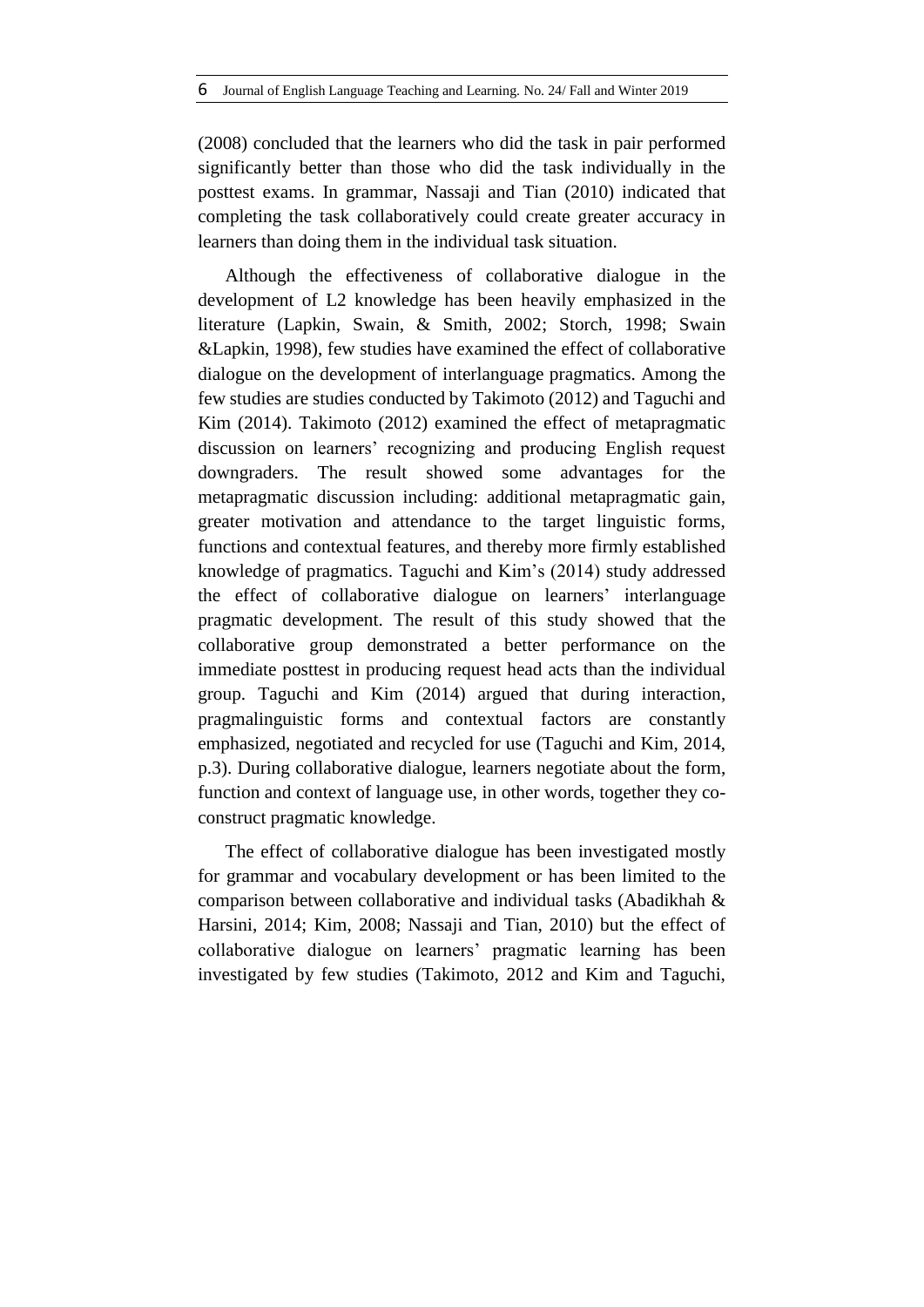2014). Besides, studies into improving learner pragmatic knowledge has been largely limited to the comparison of implicit and explicit knowledge (Jeon and Kaya, 2006; Rose and Connie Ng, 2001), most of which concluded that explicit teaching of pragmatics would lead to more favorable results than implicit teaching. Even some studies that took an input-based approach (Takahashi, 2001; Nguyen, Pham & Pham, 2012) showed a better effect of explicit teaching. But few studies have focused on the ways to improve implicit teaching of pragmatics through some intervention. However since the collaborative dialogue has indicated to be a rich source of noticing, the present research aims at conducting a study on the role of collaborative dialogue on learners' noticing of pragmatic forms during an implicit task activity, i.e., form comparison task.

#### **Research questions**

The present research tries to answer the following questions:

- 1. Can collaborative dialogue help learners notice pragmatic forms during form-comparison task activities?
- 2. How does collaborative dialogue help raise learners' conscious awareness of L2 pragmatic forms?

# **Methodology**

The study was conducted in two intact university classrooms. The participants were twenty eight Iranian university learners majoring in English at a state university located in the Mazandaran province. They were freshman and junior learners. They had been exposed between 6 to 12 years to English in Iranian language institutes with no experience of being in an English-speaking country or any explicit instruction of pragmatics. The freshman class was assigned to the collaboration group, and the junior class was assigned to the control group. A TOEFL test of proficiency was administered and the average proficiency score of the participants was in the range of 263.45 to 308.61. The participants were divided into two groups of collaborative group (n=14), and control group  $(n=14)$ .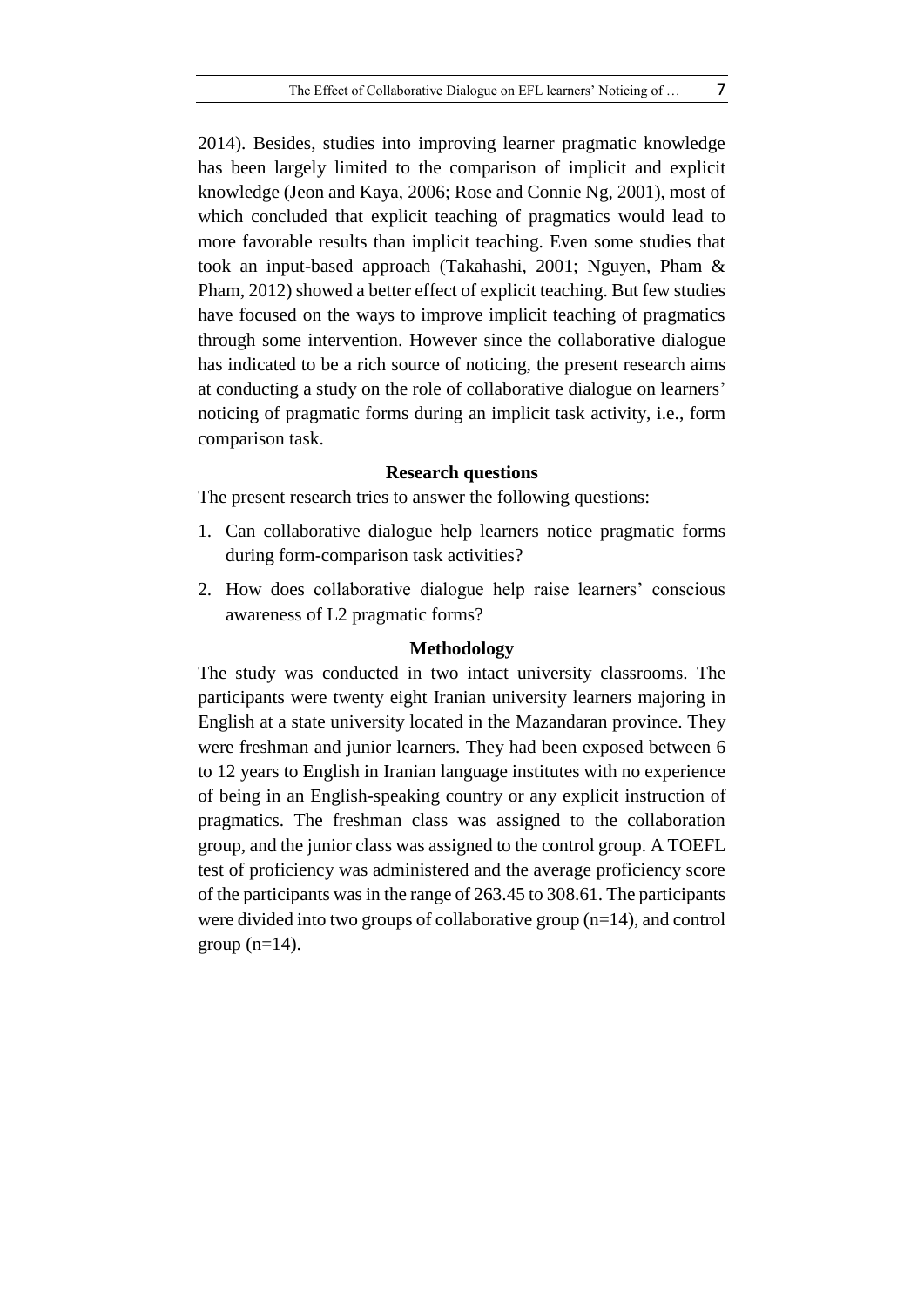# **Instructional target**

The instructional target in this study is EFL learner's acquisition of request head acts (the core of the sequence by which the actual act of requesting is realized) and preparators (supportive moves by which the speaker prepares his or her hearer for the ensuing request). The sociopragmatic dimensions of request were operationalized using Brown and Levinson's (1987) contextual factors, power (P) (the social power of the recipient with respect to the social power of requester), distance (D)(the social distance of the speaker and the listener), and the degree of imposition  $(R)$  (the magnitude of the request). Based on these variables, we wrote different situations for which learners had to make requests

# **Procedure**

This study was conducted during three weeks. The classes were held twice a week. In the first session, the learners took the TOEFL test in order for them to be homogenized in terms of proficiency level. In the second session, the learners took the pragmatic pretest and completed a warm-up collaborative task, respectively. Task treatment sessions were provided on the third to sixth session. At the end of session six, all learners took the immediate posttest.

# **Instructional treatment**

For the purpose of instruction, two classes were chosen, one assigned to collaborative (C) group, and the other to control group. The learners were provided with as much time as they needed for doing the tasks. All the ILP instruction was given in learners' native language (Farsi) to avoid misunderstanding and loss of information. For the learners to better understand the procedure, a role play of how to do effective collaboration was performed. The learners were then asked to do a warm-up collaboration task to get themselves familiarized with the activity of collaboration with their group members. The treatment phase continued for four sessions. The sessions were held twice a week at a state university in Iran. The control group did not receive any pragmatic instruction.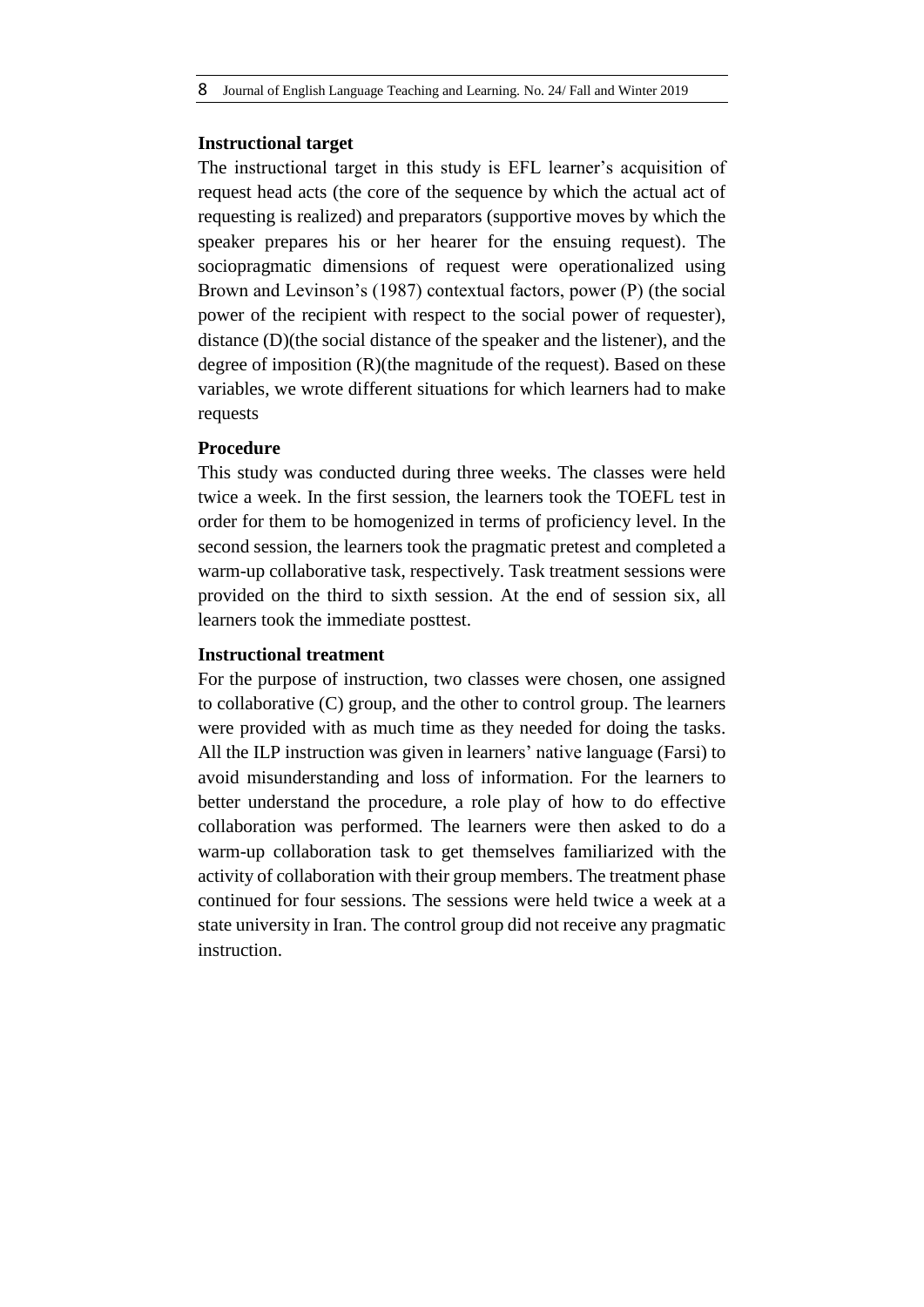On the first session (fill-the-blank, PDR-low session),the learners were provided with a multiple-turn DCT task characterized by low power (P), low social distance (D), and different sizes of imposition(R) (major and minor ). The learners were asked to fill in the blanks. And the papers were collected after task completion.

On the second session (form-comparison PDR-low session), two versions of the same dialogue were handed to the learners, one of them was the dialogue that the learners had completed on the first session and the other one was the full dialogue containing the target request forms. They were subsequently asked to compare their answers in the previous session with the correct answers and note down the similarities and differences of each blank. The form-comparison technique has been used following Ghavamnia's (2014) study.

The aforementioned procedure was repeated for the next two sessions, this time with a dialogue which was characterized as PDRhigh. Thus, the third session was named "fill-the-blank, PDR-high" and the fourth session was named "form-comparison, PDR-high". The control group did not receive any pragmatic instruction during the study. However, both a pre-test and a post-test were administered to this class like the experimental group. A pilot study had already been conducted to identify probable problems of the instruction, check the comprehensibility of the instruction, assessing the feasibility of the study and test the adequacy of research instrument. For the purpose of teaching, multiple-turn DCTs were provided to the learners. These DCTs were adapted from Ishihara (2010), Hudson et al. (1995), and a video clip from YouTube.

| Session | Name                             | task                      |
|---------|----------------------------------|---------------------------|
|         | Session 1 Fill-in-the-blank (PDR | filling the multiple-turn |
|         | low)                             | DCT of a PDR-low          |
|         |                                  | dialogue                  |

Table 1 Instructional tasks for each session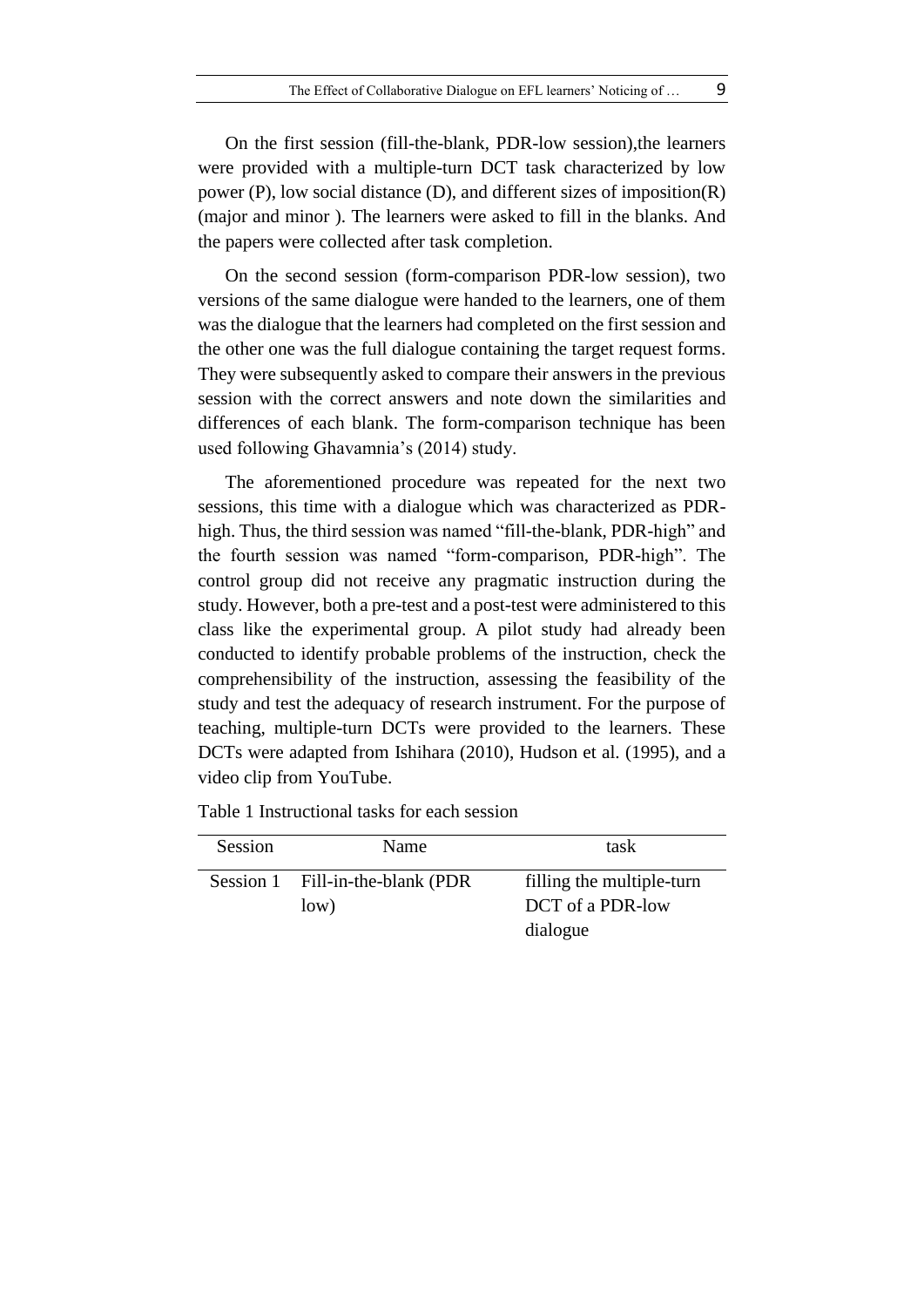| Session 2    | Paper-comparison (PDR)<br>low)  | comparing their filled<br>papers with the sample<br>paper |
|--------------|---------------------------------|-----------------------------------------------------------|
| Session<br>3 | Fill-in-the-blank (PDR high)    | filling the multiple-turn<br><b>DCT</b>                   |
|              |                                 | of a PDR-high dialogue                                    |
| Session 4    | Paper-comparison (PDR)<br>high) | comparing their filled<br>paper                           |
|              |                                 | with the sample paper                                     |

## **Data collection procedure**

The present study adopted a mixed design for the purpose of data collection. For the purpose of quantitative data collection, a proficiency test of TOEFL and a pretest (pragmatic DCT pretest) and a posttest (pragmatic DCT posttest as pretest) were administered.

For the purpose of qualitative data collection, every learner was asked to record his/her voice while performing the collaborative task activities. The audio records of all the participants were collected and transcribed for analyses in terms of LREs. LREs refers to 'any part of a dialogue where the learners talk about the language they are producing, question their language use, or correct themselves or others' (Swain and Lapkin, 1998, p. 326). Collaborative dialogues are operationalized as PREs (pragmatic related episodes) similar to Taghuchi and Kim's (2014) study because they were studying those LREs that targeted pragmatics of language. The classes were also video recorded for the purpose of triangulation.

#### **Data analysis**

#### **Quantitative data analysis**

For the purpose of quantitative analysis learners' written requestive head acts and their accompanying preparators in the pretest and posttests were scored in terms of grammatical accuracy and pragmatic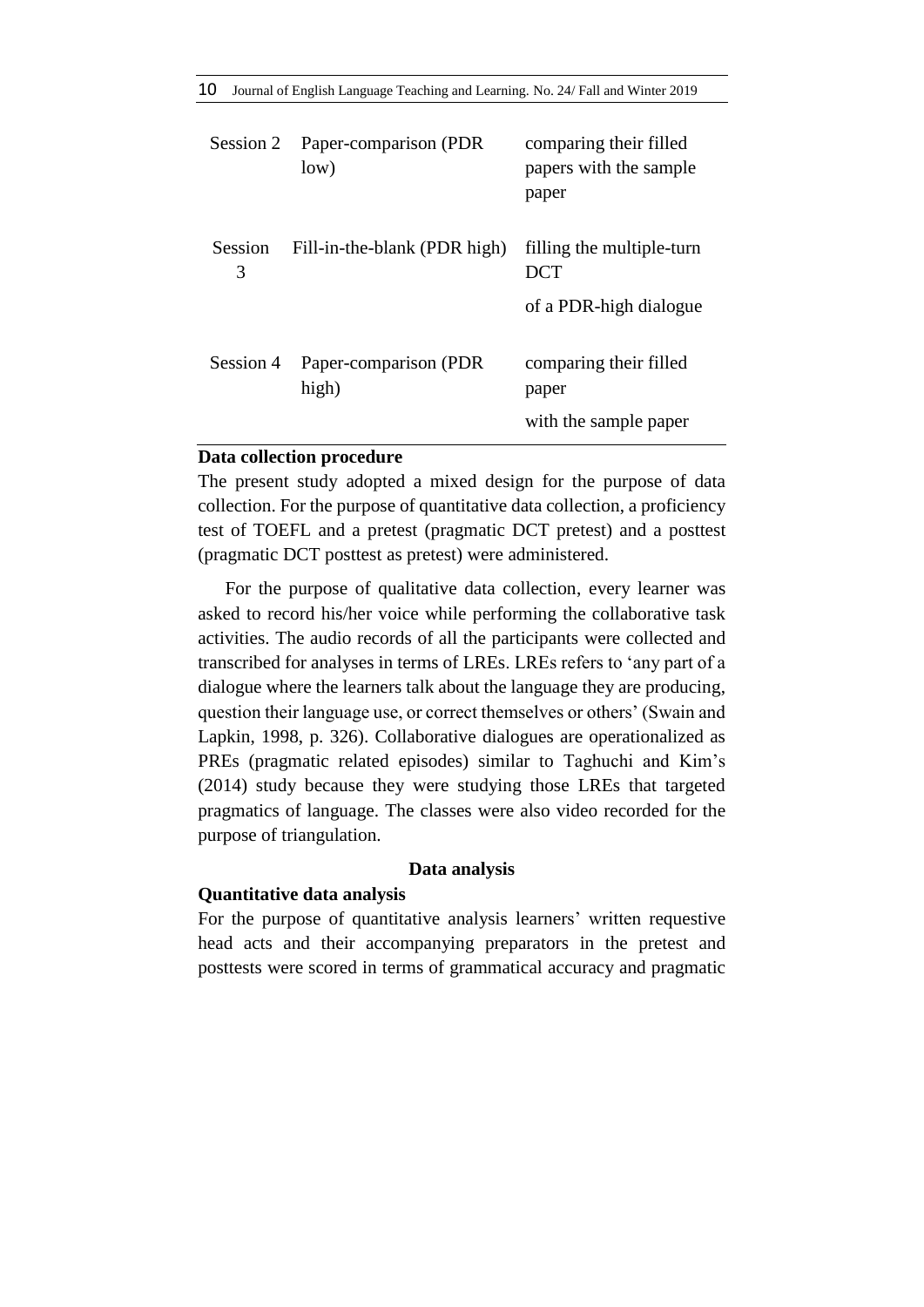appropriateness. The appropriateness of students' answers was checked based on students' understanding of the socio pragmatic factors (speaker and listener's social power (P), social distance (D) and the relative size of imposition (R)) and use of appropriate pragmalinguistic forms. Scoring of the papers was based on a scoring procedure adopted from Taghuchi and Kim (2014). For the purpose of consistent scoring of each situation, the following ranking was used:

Table 2 Pragmatic scoring system of DCTs

| 3 scores  | H or P containing one of the target forms and also<br>grammatically accurate         |
|-----------|--------------------------------------------------------------------------------------|
| 2 scores  | H or P containing one of the target forms but not<br>grammatically accurate          |
| 1 score   | H or P not containing any of the target forms but<br>grammatically accurate          |
| $0$ score | H or P not containing any of the target forms and also not<br>grammatically accurate |

Note: H= head act, P= preparator.

# **Qualitative data analysis**

For qualitative analysis, following Swain and Lapkin (1998), languagerelated episodes (LRE) can be used as units of analysis. The transcripts of learners' collaborative talk were analyzed for pragmatic related episodes (PRE) to see what had happened during collaborative talk of each group. The pretest and post-test of each group members were also analyzed qualitatively to check the progress of every member individually.

# **Results**

# **Quantitative result**

The descriptive statistics obtained from the pre-test and post-test scores of the learners regarding head act and preparator are presented here.

Table 3 Descriptive statistics of head act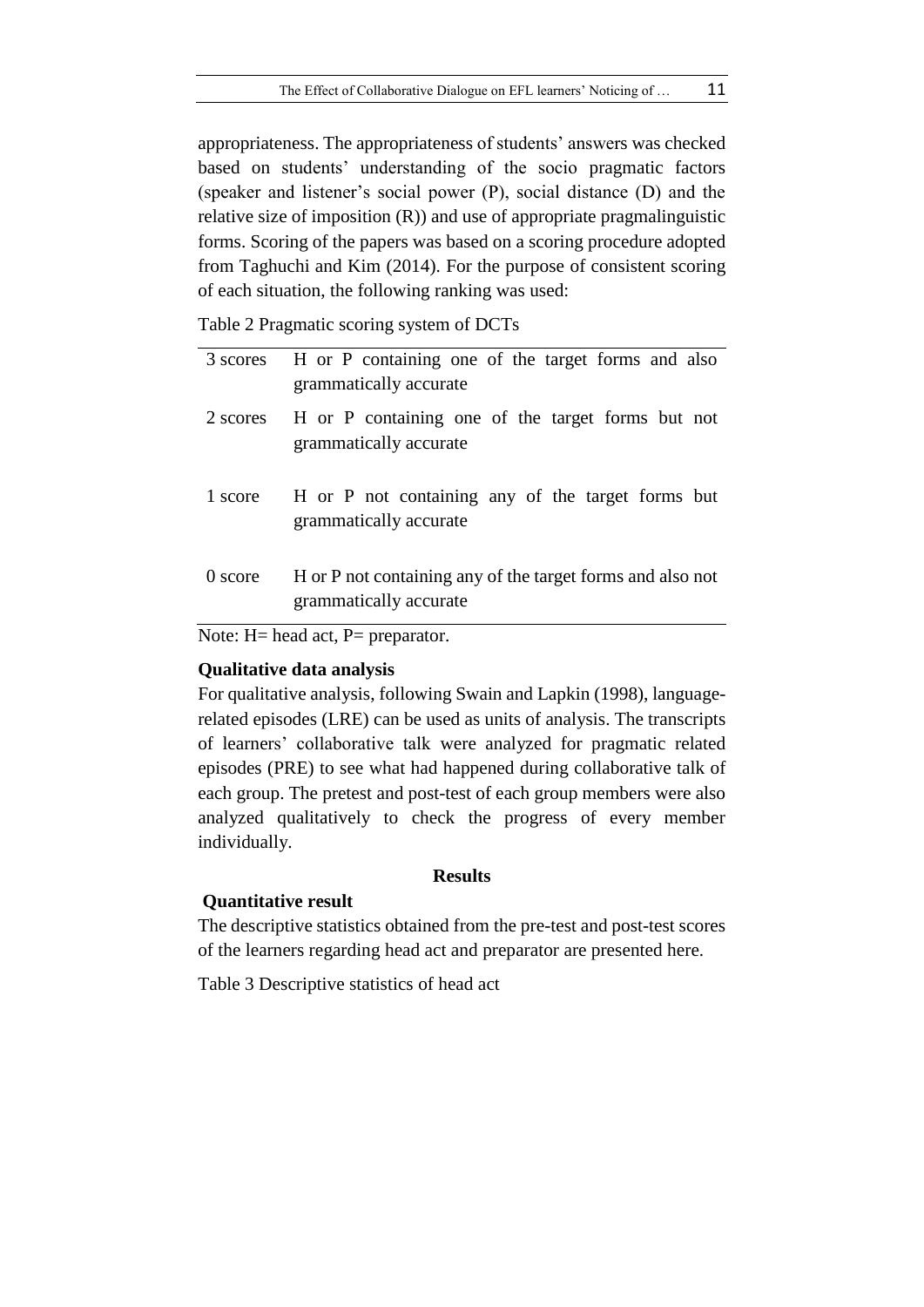|  | 12 Journal of English Language Teaching and Learning. No. 24/ Fall and Winter 2019 |  |  |  |
|--|------------------------------------------------------------------------------------|--|--|--|
|--|------------------------------------------------------------------------------------|--|--|--|

|               | groups            | N  | Mean   |         | Std. Deviation Std. Error Mean |
|---------------|-------------------|----|--------|---------|--------------------------------|
| Pre-<br>test  | collabora<br>tive | 14 | 3.7857 | 1.62569 | .43448                         |
|               | control           | 14 | 3.1429 | .94926  | .25370                         |
| Post-<br>test | collabora<br>tive | 14 | 4.5000 | 1.40055 | .37431                         |
|               | control           | 14 | 3.1429 | 1.40642 | .37588                         |

As it is shown in Table 3, the mean score of learners' produced head acts in the two groups was different in that the collaborative group had scored a mean score of 3.78 in pretest and received the mean score of 4.50 in the posttest with a gain score of 0.72 while no progress was observed in the control group's posttest. In order to confirm this finding, two independent samples t-tests were conducted on pre-test and posttest scores, the result of which is presented in Table 4. The quantitative analysis shows that the experimental group significantly outperformed the control group in producing target head acts in the post-test (T=2.555, df=26; sig=.017).

|           |                                | t     | df     | Sig.<br>$(2-tailed)$ | Mean    | Std. Error<br>Difference Difference |
|-----------|--------------------------------|-------|--------|----------------------|---------|-------------------------------------|
| Pre-test  | Equal variances<br>assumed     | 1.278 | 26     | 0.213                | 0.64286 | 0.50313                             |
|           | Equal variances not<br>assumed | 1.278 | 20.942 | 0.215                | 0.64286 | 0.50313                             |
| Post-test | Equal variances<br>assumed     | 2.558 | 26     | 0.017                | 1.35714 | 0.53047                             |
|           | Equal variances not<br>assumed | 2.558 | 26.000 | 0.017                | 1.35714 | 0.53047                             |

Table 4 Comparing the means of the two groups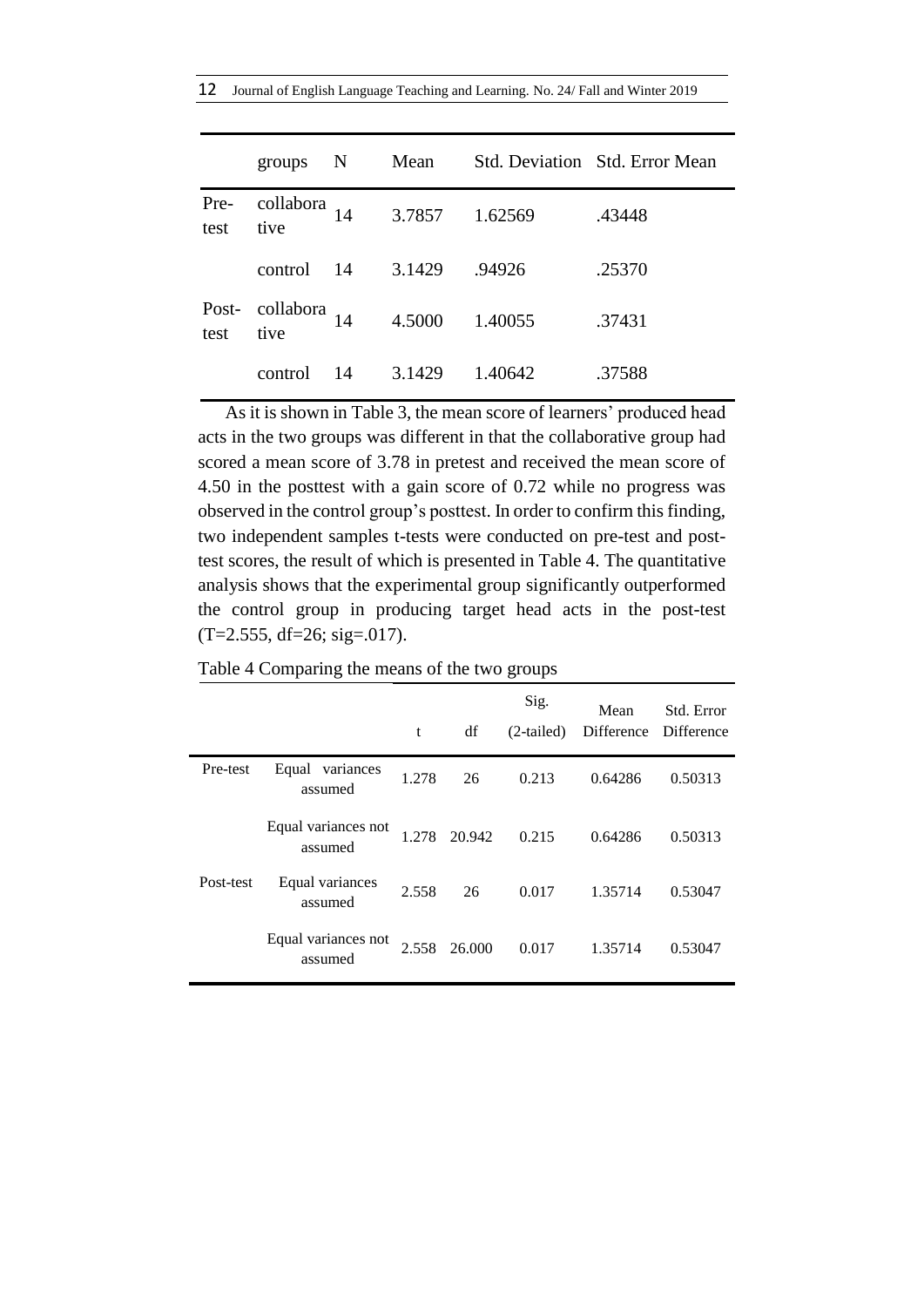The result of the quantitative analysis shows that collaboration can help learners notice the form and use the triggered head acts in the posttest without any explicit intervention of the teacher.

|          | groups        | N  | Mean | <b>Std. Deviation</b> |
|----------|---------------|----|------|-----------------------|
| Pretest  | collaborative | 14 | 0.00 | 0.00                  |
|          | control       | 14 | 0.00 | 0.00                  |
| Posttest | collaborative | 14 | 1.37 | 2.11                  |
|          | control       | 14 | 0.00 | 0.00                  |

Table 5 Descriptive statistics of preparator

Table 5 shows the mean scores of the learners' produced preparators in the two groups across the tests, it is clear that the scores were different in that the collaborative group had a mean score of 0.00 in pretest and received the mean score of 1.37 in the posttest and had the gain score of 1.37. However, the control group had a mean score of 0.00 in pretest and received the same mean score (0.00) in the posttest again. Table 5 shows that collaboration can help learners notice the preparators and use them in the post-test without any explicit intervention of the teacher.

The quantitative results of this research indicate that collaborative dialogue could well direct learners' attention to the forms of language so that learners noticed the head act, preparator without explicit intervention of the teacher.

#### **Qualitative result**

For the purpose of answering the research questions (1. Can collaborative dialogue help learners notice pragmatic forms during form-comparison task activities? 2. How does collaborative dialogue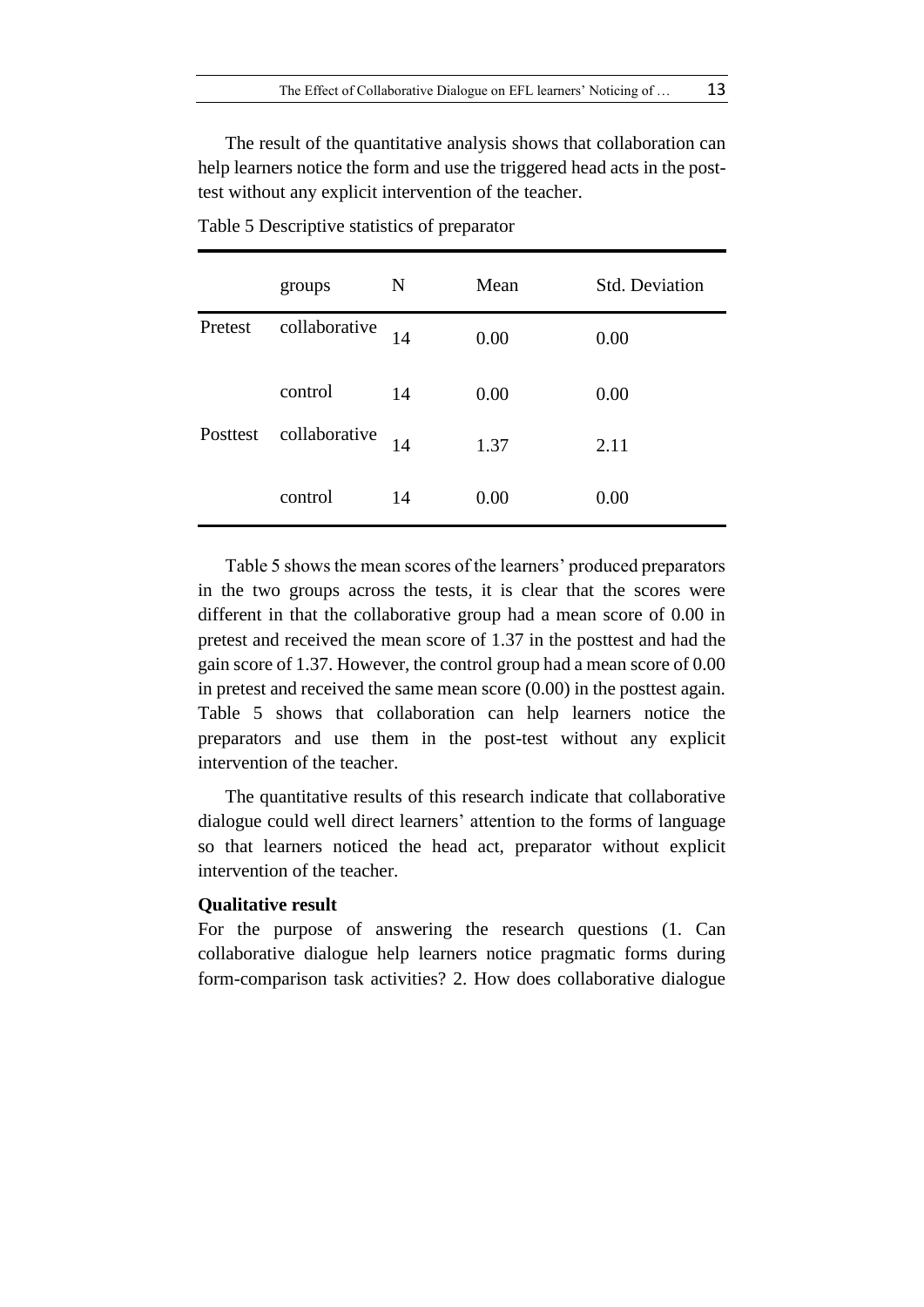help raise learners' conscious awareness of L2 pragmatic forms?), the collaborative dialogues of the groups of learners were analyzed for PREs and the following findings were observed commonly in almost all of the collaborative groups during their collaborative talk. This observation indicates that regarding the first research question collaborative dialogue was beneficial in focusing learners' attention to pragmatic forms. In addition, regarding the second research question, the data of this study shows that collaborative dialogue may have created a situation in which the learners could have noticed the form in the following three ways:

- Noticing unnoticed forms or holes
- Noticing the gap
- Negotiation of form

These three events were perceived to be indicators of learners' noticing of the form and collective scaffolding of each other through their zone of proximal development.

# **Noticing unnoticed forms or holes:**

This section will deal with following two issues: the "how and "what" of noticing. The result concerning the first issue showed that during learners' collaboration although some pragmatic forms were unnoticed by the learners, these unnoticed forms were brought to their attention by the help of other learners in the group. In other words, each group of learners could notice those forms that were beyond the capability of each of the learners alone and did not exist in the learners' current interlanguage. Thus, using Donato's (1994) interpretation, it could be claimed that noticing the forms transpired "collectively" during the collaborative dialogue. Each learner brings some new form to others' attention and since there were two or three learners in each group, the chances of noticing were doubled or tripled. Consider the following extract: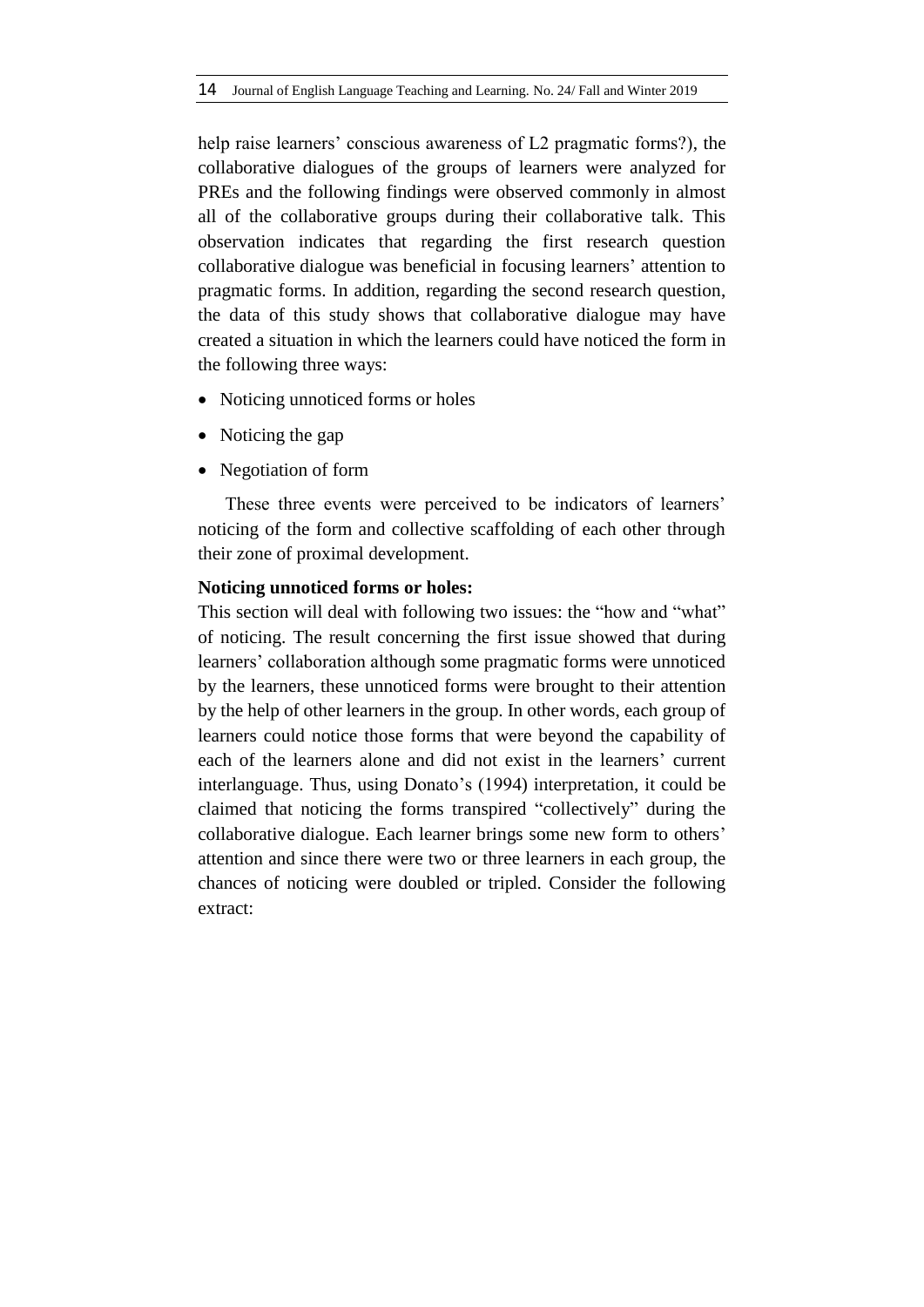# **Extract 1**

- 1. L1: s:::o the difference is tha:::t 'could you help me with that?
- 2. but the original one said (.) what did it said?
- 3. L2:  $\degree$ if I could ask you to help me< $\degree$ =
- 4. L3:  $\rightarrow$  =I WAS WONDERING if I could ask you to help me, so the
- 5. structure is different.

# L1: learner 1; L2: Learner 2; L3: Learner 3

In this extract, the learners are figuring out the similarities and differences between the two sentences: "*I was wondering if I could ask you to help me*" and "*could you help me with that*". In line one and three, the conventional form "*I was wondering*" had not been noticed by the L1and L2 as a difference between their own answer and the correct target form. But in line four this difference was perfectly brought to their attention by L3's intervention during the collaboration. This kind of noticing may well lead learners to learn some new pragmalinguistics.

The result concerning the second issue (what of noticing) showed that the aspects of forms that learners attended to included *lexical selection, steps of request,* and *the requestiveness of the situation* in the sample dialogue.

# **Lexical selection**

Sometimes learners referred to the fact that the original paper was more polite by virtue of selecting better wordslike "*could*", "*would*", "*favor*", "*possibly*", and "wonder" that lacked in their answers. They also referred to the diversity of words in the original paper and the fact that they invariably used one single word like "*can*" in every blank. In contrast to the sample dialogue that used different expressions for each blank, the learners used the same word or expression over and over again. In fact, these were the occasions when learners noticed the hole in their pragmatic interlanguage during the collaborative dialogue. Learners referred to the fact that in order to show the politeness, the sample dialogue used much more polite words and expressions than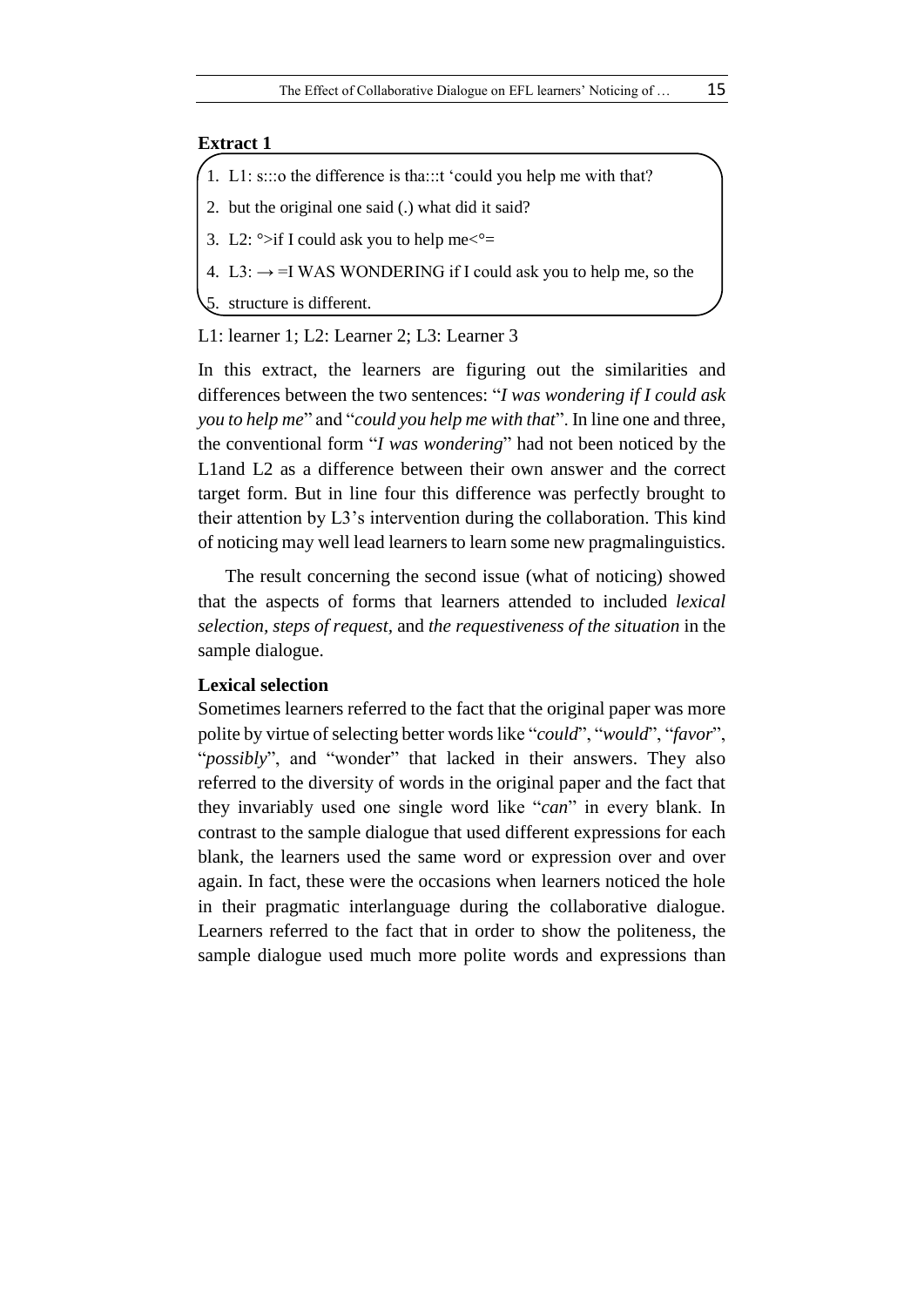they did. As a result they concluded that the more polite words you use, the more polite your request will become.

# **Steps of request**

During the comparison between the target pragmatic forms and their own written answers, those learners who had noticed the presence of preparators in the target forms became aware that there are some steps before giving the main request. The fact that many of the learners used preparartors in their post-tests showed that they became aware of this step without any explicit explanation of the teacher or memorizing the rules of making request.

# **Extract 2**

- 1. L1: so first we say that first  $\rightarrow$ e:::h without e::::h preparing the ground
- 2. (.)  $\rightarrow$  we didn't say that we have a request.  $\rightarrow$  We directly mentioned the main
- 3. request (.)  $\rightarrow$  we didn't prepare the man=
- 4. L2:= look she said our sentence in the second blank.↑ We unintentionally did
- 5. not ask him a favor. Why? Because we didn't notice "how can I help you".
- 6. > We thought we have to give the request quickly  $\lt$ .
- 7. L1: yea:::::h.  $\rightarrow$ we go to the exact point without any introduction.

In this extract the learners mentioned "*we did not prepare the ground*" in line one, "*we did not say that we have a request"* and*, "we directly mentioned the main request"* in line two*, "we thought we have to give the request quickly"* in line six*.* These learners noticed the presence of a preparator in the request and they well understood that there are some steps before giving their main request (head act) and the reason for bringing such a step is preparing the ground for the upcoming request. Thus not only did they learn the form (could I ask you a favor) but also they could infer the reason behind using such forms.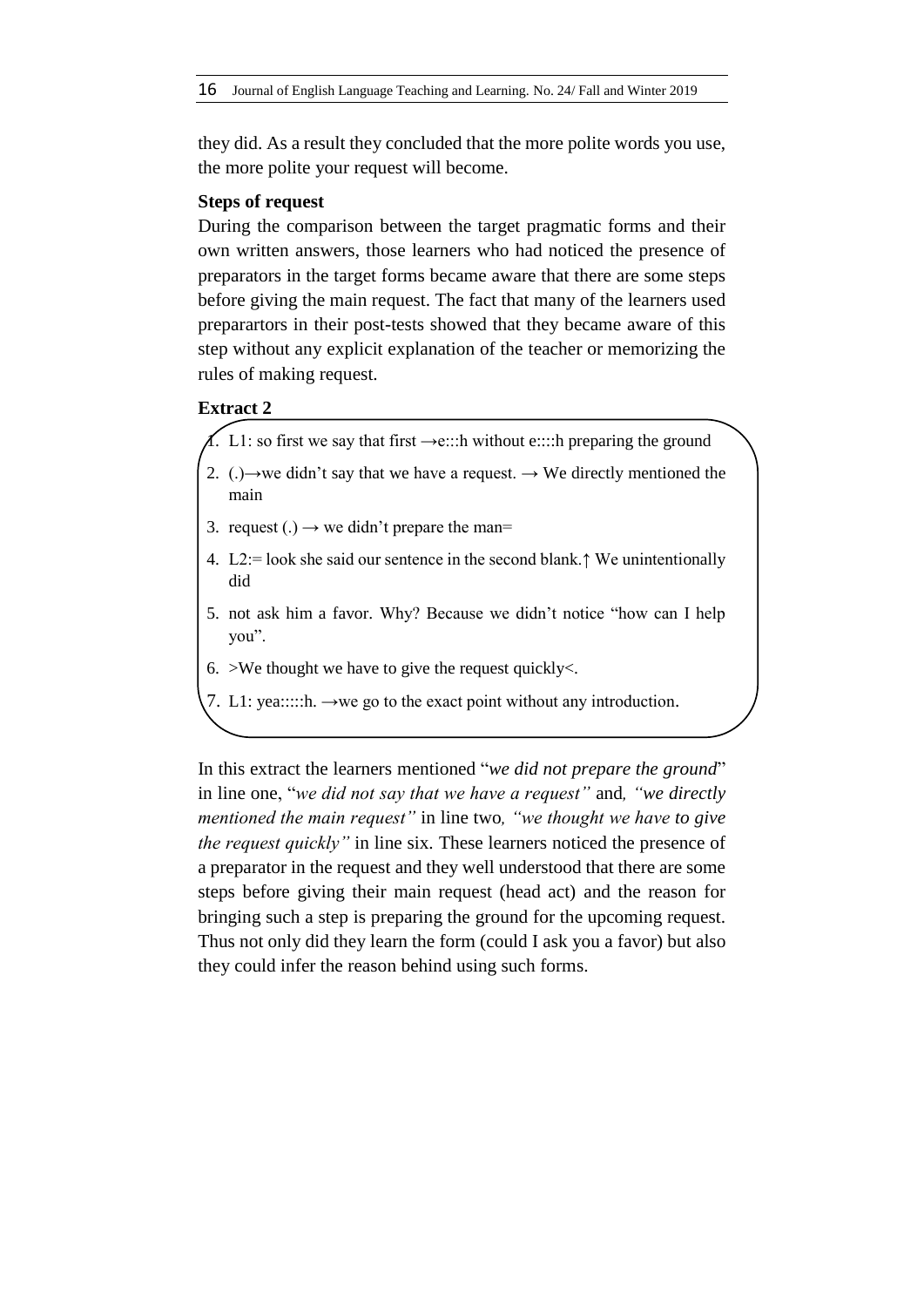### **Requestiveness of the situation**

For the learners who were not able to recognize the kind of speech act that they had to make, the requestiveness of the situation was pointed out many times by other learners. During the collaboration some learners repeatedly mentioned that "*now we should ask this", "we should ask something", "this line is for asking for help", or "it's better to ask for a booklet"*. This could have implicitly reminded all their group members that this is a requestive situation. And also there were other learners that explicitly mentioned at the beginning of the collaboration that the situation is the requestive one by mentioning sentences like "*ok the situation is the request" or "we have to give a request".*

As it can be inferred from the findings, collaborative dialogue could well direct learners' attention to pragmatic forms of language in different ways of noticing the lexical selection, steps of request, and requestiveness of the situation. Thus it seems that compatibly with Vygotsky's (1986) point of view, the notion of noticing which Swain (1997) mentioned as one of functions of output, is realized at the heart of collaboration.

# **Noticing the gap**

Noticing the gap during collaborative work happened when learners were not able to answer a blank or their answers were incorrect. Confronting with their peers' correct answers, they noticed the gap in their interlanguage pragmatics. Learners noticed that their own proposed answers were poor, not as regards the words or grammar but as to the pragmatics of English. In the other word, they actually could understand the demand of the situation to be more polite but they seemed not to have enough pragmalinguistic forms in their language repertoire to use in these situations. The "noticing of the gap" this time happened in terms of pragmatics. They could pin down this gap in their minds that whatever words and grammar that they knew in English was not enough to show the politeness of their talk and there were still so many rules to be learnt about the politeness. As an example look at the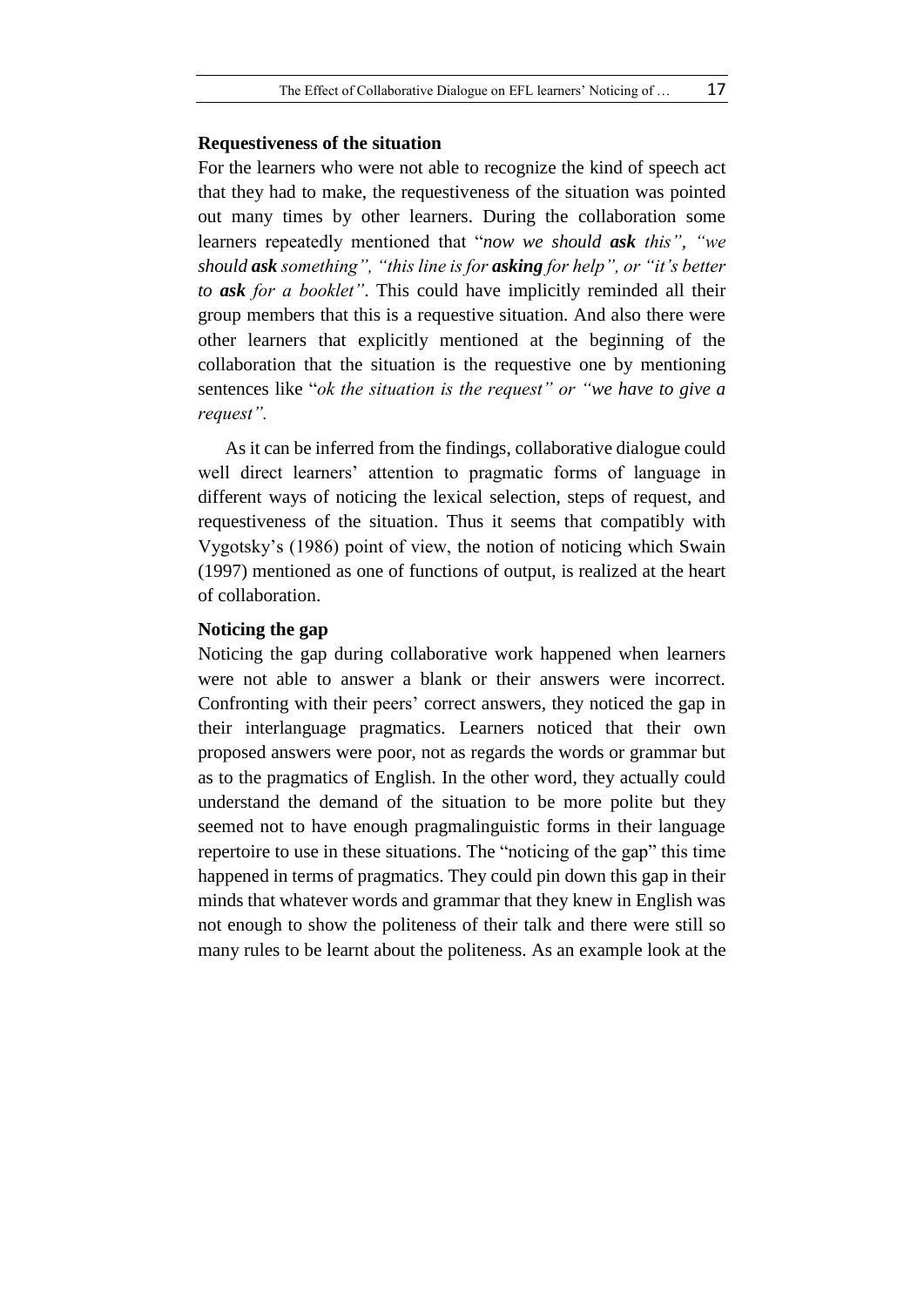following extract in which learners are confronted with the right form of the request by their peer.

# **Extract 3**



In this extract the learners were trying to fill a blank that needed a preparator. As is obvious, L1's answer in line two and L2's answers in line four were substituted by L3's answer in line nine which was a kind of preparator and more close to the correct answer. Confronting with the pragmatically appropriate answer, both L1 and L2 understood that what they thought of as a proper answer was not actually the proper one. Thus they noticed the gap in their interlanguage pragmatics and the need to learn new expressions for being pragmatically more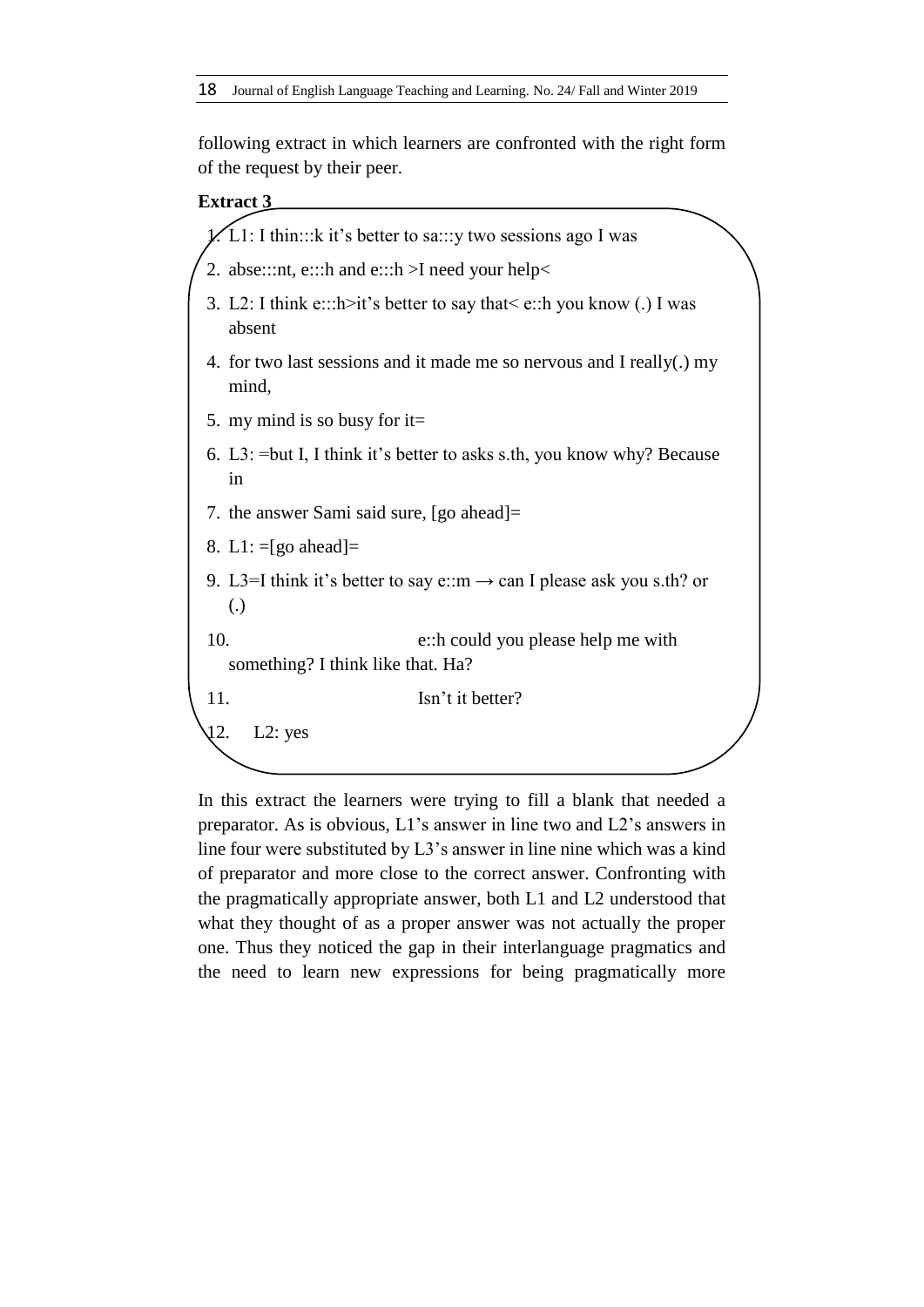appropriate. These learners could successfully use preparators in their post-tests. Thus it appears that they could learn this strategy successfully.

# **Negotiation of form**

During collaboration when a problem came up that one or all of the learners did not know the answer they started negotiating and, as Swain (1997) mentioned, co-constructing the knowledge of the language. Each learner gave an answer and justified the answer. This negotiation happened through four events of *explicit explanation, giving hints, correction,* and *reasoning.* 

# **Explicit explanation**

In some cases, the more knowledgeable learner gave an explicit explanation to justify why he/she selected a certain form that she proposed. For example, some learners explicitly mentioned that "*would you mind*" is the only head act that takes "*no*" as its answer or the head acts containing the words like "could" or "would" are more polite than "can". This may lead less knowledgeable learners to establish a more proper bond between the context and pragmalinguistics that should be used in those contexts.

# **Giving hints**

In those cases where explicit explanation did not happen, MKOs would make other learners become aware of a pragmatic item by giving a hint. For example, the MKO would give a little hint about the word "not" in the answer that it takes the question "*would you mind*" and passed easily from this part and did not spend too much time nor paid attention to its explanation. And with that transient hint other learners reacted with utterances like "oh! Yes, you're right" or "Aha". These affective markers like "Oh", "Ah" and "yea" are, as Donato and Lantalf (1990) pointed out, indicators of the learners' orientation and attention to the task. Giving hints might be an effective strategy to activate the passive knowledge in other learners' mind.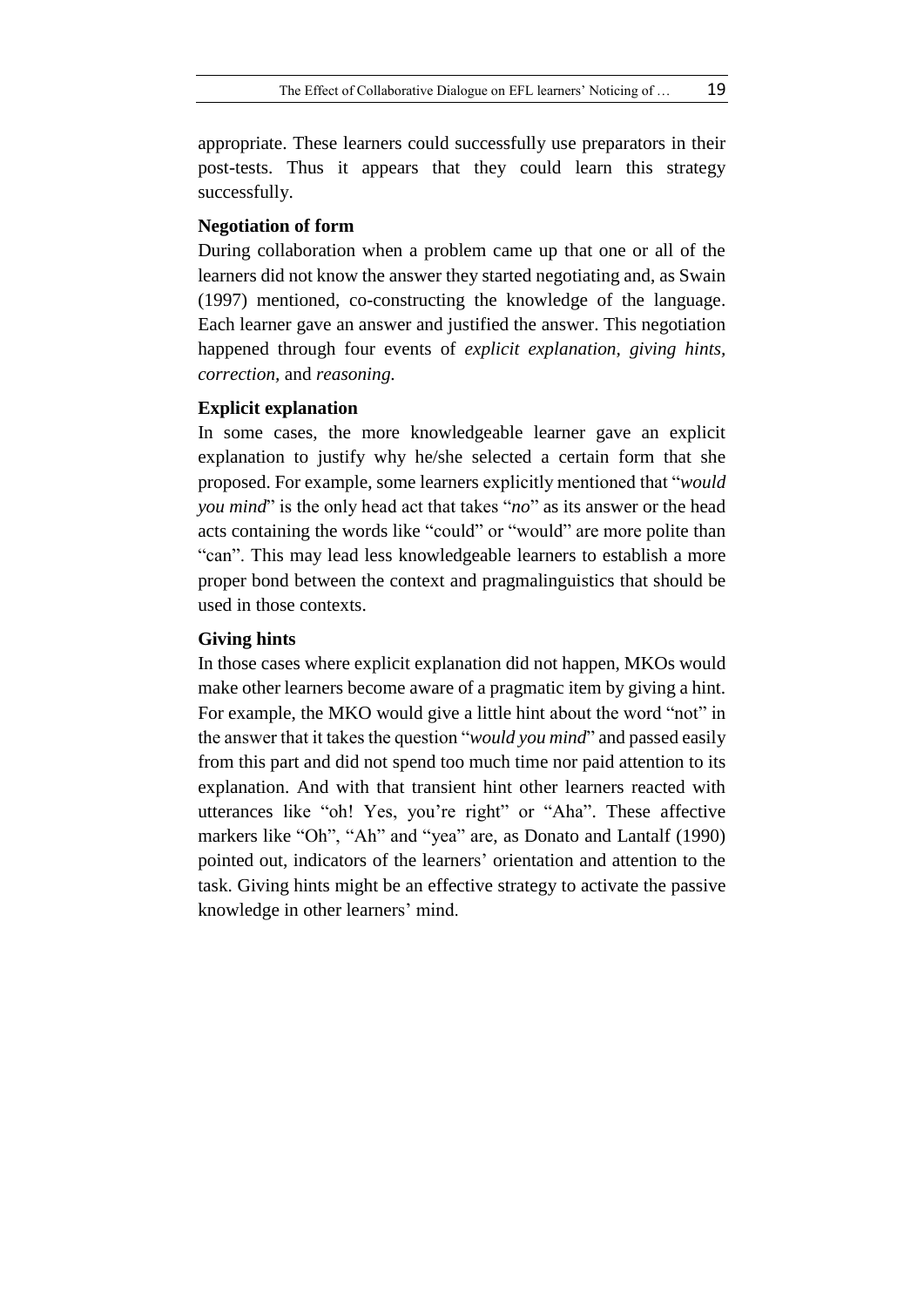# **Correction**

The learners' inappropriate answers to the blanks were corrected by the MKOs. As an example, look at the following extract:

#### **Extract 4**

- 1. L1: ((L1 reads from the paper)) Sonia starts talking to the passenger
- 2. standing next to her (.) so what do you think Sonia says?
- 3. L2: e:::h  $\rightarrow$  excuse me, can you give me a favor?
- 4. L1: ah::a ↑
- 5. L3: yes.
- 6. L1: that's right >yeah <. But let's write, excus::  $e \rightarrow me$  could you
- 7. do me a favor (.) a::nd then the passenger says (.) Sure, how can
- 8. help you.

In this extract the L2 whose inappropriate answer was corrected during previous sessions and was replaced by the expression "could you do me a favor" was starting to use this expression in this session. But instead, she used the sentence "can you give me a favor" inline three. But as it is obvious she was exposed to a far better form of her answer in line six where the L1 accepted her answer and made a better version of it by proposing "could you do me a favor". Thus it seems that the act of correction was not limited to one session but it was continuing across four sessions. Thus, not only did MKOs introduce better pragmatic forms to learners but they also helped learners during their process of learning by constant correction of newly learnt expressions. This could well lead to the establishment of a proper bond between situation and appropriate expressions.

To sum up, this section aimed to answer both research questions regarding the effect of collaborative dialogue on learners' noticing the pragmatic forms. The result concerning the first research question (*Can collaborative dialogue help learners notice pragmatic forms during the*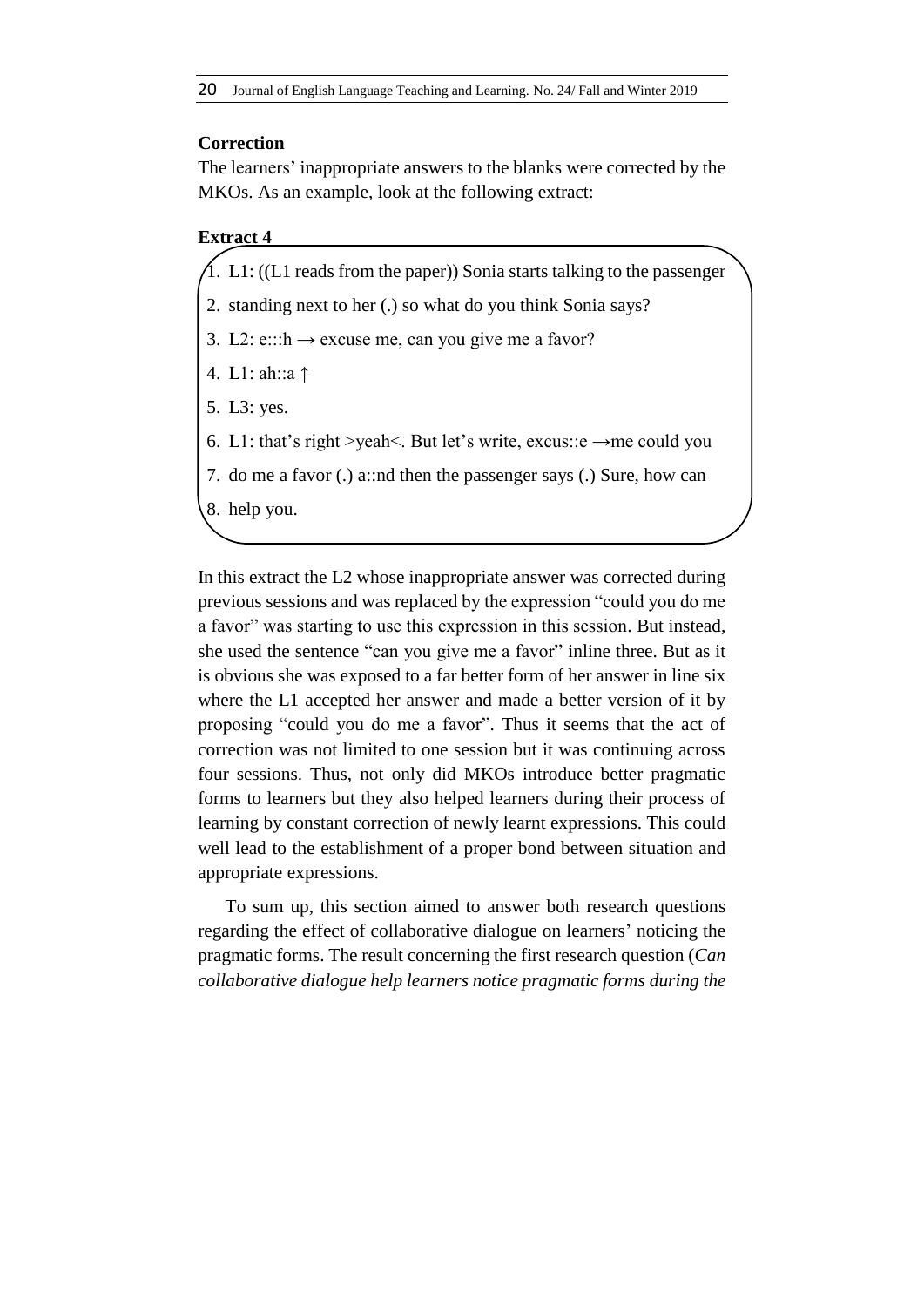*form-comparison task?*) indicates that collaborative dialogues were successful in focusing learners' attention to pragmatic forms. The result concerning the second research question (*How does collaborative dialogue help raise learners' conscious awareness of L2 pragmatic dimension?*) shows that in searching for evidence of noticing the forms during collaborative dialogue the following events were found during qualitative analysis:

- 1. Learners collectively helped each other notice pragmatic forms that they could not notice on their own (or notice the hole in their pragmatic interlanguage).
- 2. Learners collectively helped each other notice the gaps in their interlanguage pragmatics.
- 3. Learners negotiated about the pragmatic forms and their functions.

Obviously these pieces of evidence are indicators of groups' autonomous attention to pragmatic forms without any direct intervention of the instructor and as a result of learners' noticing the pragmatic forms.

# **Discussion and conclusion**

This study aimed at providing more insight into the effect of collaborative dialogue on the acquisition of pragmatic competence in the context of EFL classrooms. EFL classrooms in contrast to ESL is more or less the only resource for learner's exposure to L2 and since heavy emphasis of EFL instructors is mainly placed on the grammar and vocabulary of the L2, the pragmatics of L2 is largely marginalized if not totally neglected in EFL context. Thus due to the little teaching of pragmatics and learners' little chance of acquiring pragmatic knowledge in this environment, the EFL classroom context is a pragmatically impoverished environment for EFL learners.

For this reason, this study was motivated by the felt need that in EFL context pragmatics has to be brought into sharp focus. In particular, the effect of collaborative dialogue on the development of learners' pragmatic competence was examined with a focus on the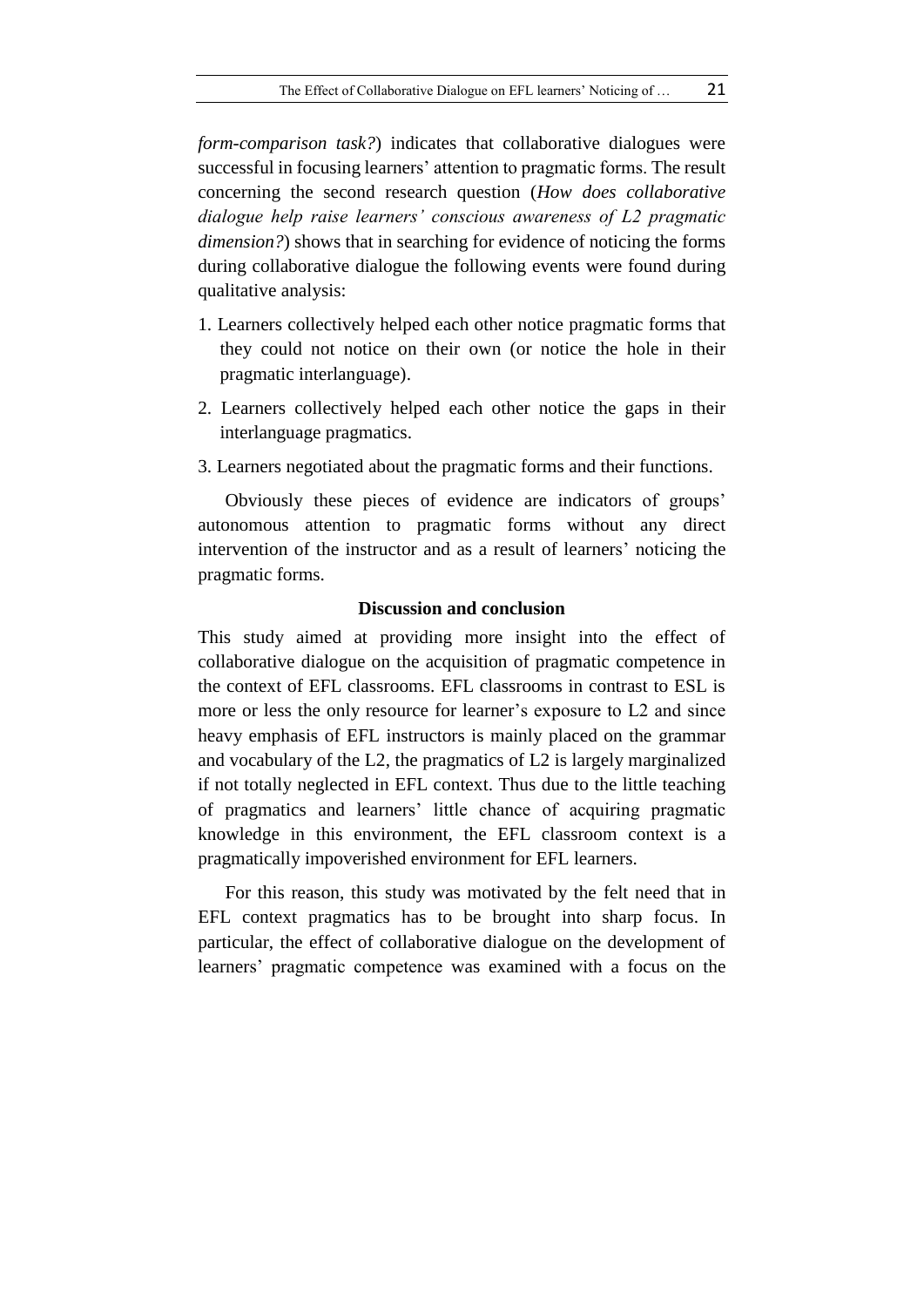speech act of request. In order to measure the instructional effects on learners' production of request, learners' success in producing appropriate head act and preparators was quantitatively compared in pre-test, and posttest. Results showed that learners' collaboration increased the quality of requests they made after the treatment, whereas learners from the control group did not have any improvement in producing request. Qualitative analyses of the learners' process of learning during the treatment also showed that the learners who performed collaborative dialogue could successfully pay attention to the pragmatic forms of language.

The qualitative findings of this study presented the functions of collaborative dialogue that were observed in the data. These functions include *learners' noticing the unnoticed forms or the hole, learners' noticing the gap, and learners' negotiation of form during the collaborative dialogue*. These findings are in line with Swain, 1997, LaPierre, 1994, and Donato, 1994. Donato (1994) pointed out that during the process of collective scaffolding each learner has a part in scaffolding others in one group. Together learners will construct linguistic knowledge that is beyond the capacity of each of them individually. Donato (1994) stated that in collective scaffolding all learners together create the necessary support for the development of each of them. Swain (1997) suggested that during collaborative dialogue learners not only develop each other's "language use" per se but also extend each other's knowledge "about language". In this line the findings of this study shows that every learner has a role in making others attend to target head act and preparator and also notice his/her interlanguage pragmatics' gap regarding these two variables. As the findings showed during the process of collective scaffolding, all the learners in each group of this study supported each other by giving explicit explanation and hints, correcting each other's wrong answers, and negotiating the form. The learners explicitly corrected each other and explicitly learnt some pragmalinguistic from each other. This way they could improve each other's language use. There were also occasions when learners justified the presence of some pragmaliguistics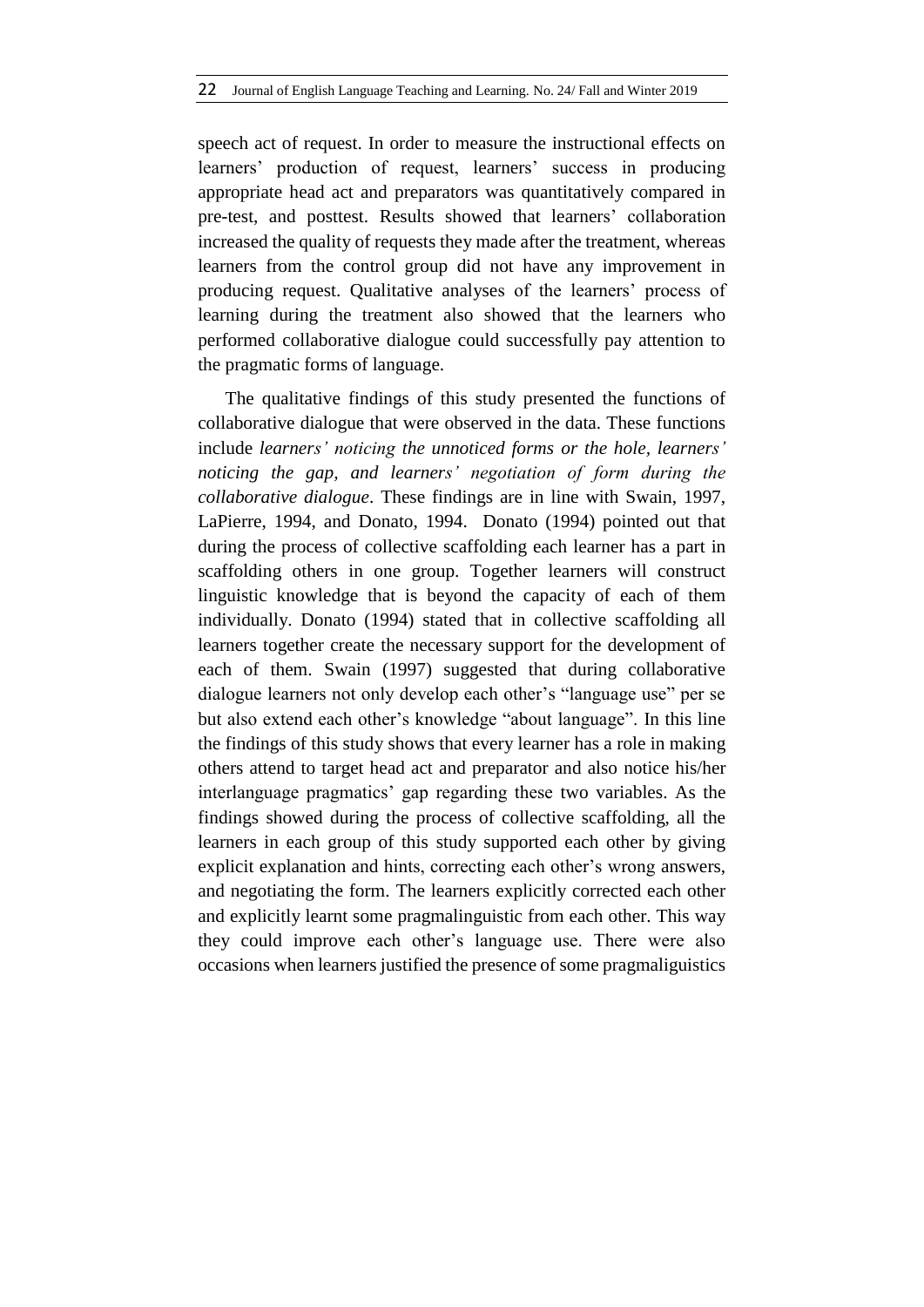or made their group members notice the gap in their interlanguage pragmatics. Thus they could improve each other's knowledge about language.

As a result by having students doing the tasks collaboratively, EFL teachers can benefit from all students' role in directing each other's attention to the forms of language. In the other word, the teacher is not the only person who must take care of students' attention to form but every student has a share in bringing forms to others' attention.

Swain, 1997 following Vygotsky viewed the origin of output's functions in the dialogue between learners. Vygotsky argued that the source of human's cognitive activities is the collaborative dialogue. Swain (1997) also pointed out that during collaborative dialogue learners' attention goes to the language itself and they can jointly coconstruct the language knowledge. In this regard the present study also found evidence of learners' noticing the gap in their interlanguage pragmatics. In addition, some evidence of knowledge co-construction was seen among the participants of this study when they tried to do reasoning, correct each other and explicitly explain a pragmatic form to each other. In doing so together they could attain the knowledge of request making that each of them alone could not. Thus letting the students do the tasks collaboratively, EFL teachers can provide this opportunity for the students to figure out many rules of language on their own by working together and co-constructing the knowledge of language.

The effect of collaborative dialogue on learners' development of grammar and vocabulary has been investigated by Kim (2008) and Nassaji and Tian (2010) and they all achieved encouraging results from the intervention of collaborative dialogue in their researches, in this regard this research can widen the borders of target instructional forms to interlanguage pragmatics and gives support to the positive effect of collaboration on learners' acquisition of head act and preparator as well as grammar and vocabulary.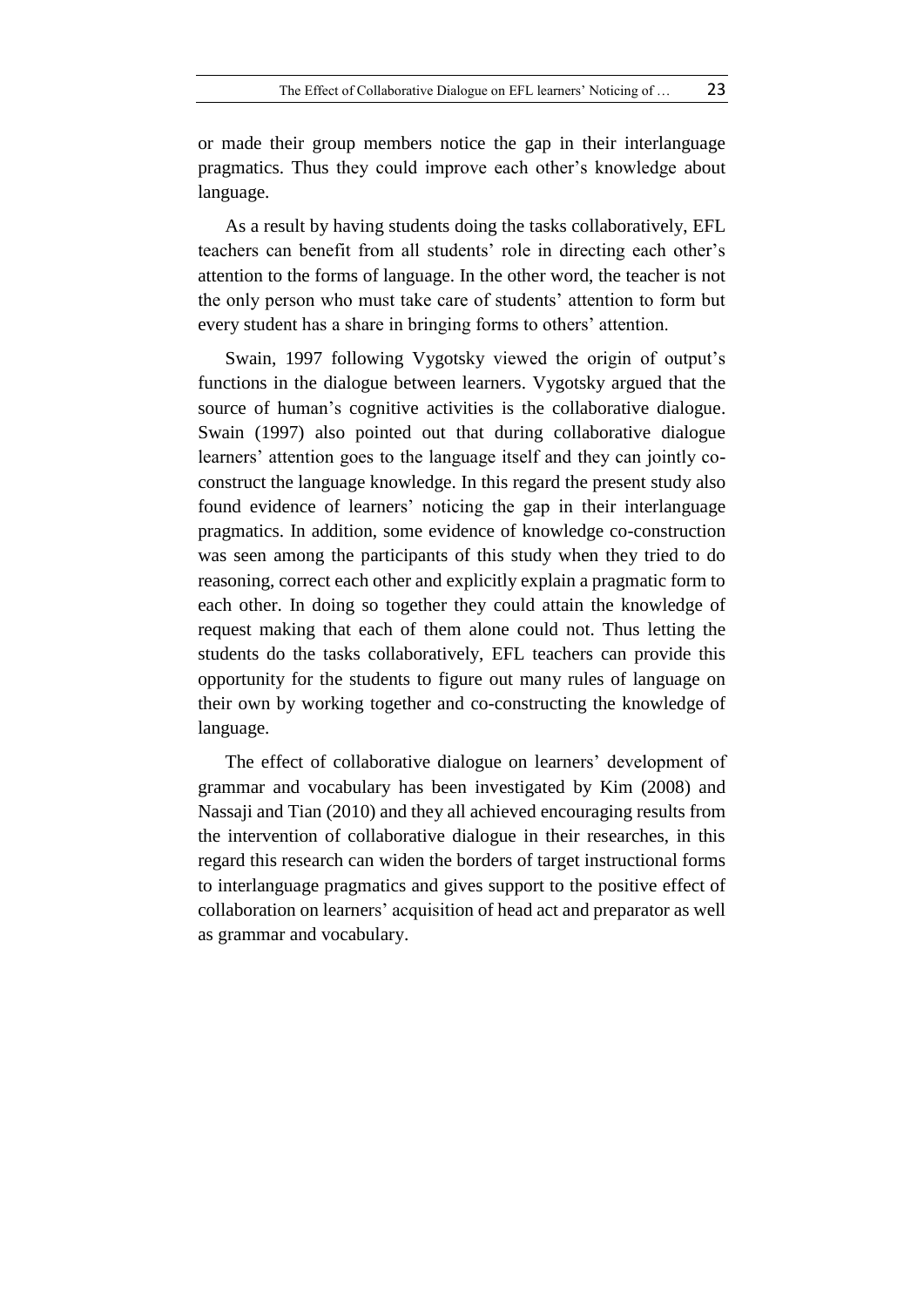Takimoto (2012) examined the effect of collaborative dialogue on learners' acquiring of English request downgrader. The results provided support for the positive effect of collaboration on learners' acquiring down-graders. Takimoto mentioned some advantages of collaborative dialogue like additional metapragmatic gain, more motivation and attendance to the target linguistic forms, functions and contextual features, and thereby more firmly established knowledge of pragmatics. In a similar vein our study also found evidence of learners' improvement in metapragmatic knowledge regarding English request head act and preparators during collaboration and the evidence to this finding is learners' explicit explanation, hinting and correction that they did during the collaboration. As a result the present study seems to widen the findings of the study conducted by Takimoto (2012) to further instructional targets like head act and external modifier.

Taguchi and Kim (2014) conducted a research on the effect of collaborative dialogue on learners' acquisition of request head act and modifiers. Their result indicated that collaboration had beneficial effects on acquiring request head act but they did not find any instructional effect on the improvement of request down-grader. Regarding the quantitative results the effect of collaboration on learners' acquisition of head act was in line with Taguchi and Kim's (2014) findings. Moreover regarding qualitative analysis of learners' talk during collaboration and individual talk Taguchi and Kim's proposition is that during the collaborative dialogue when learners are having a talk about pragmatic aspect of language, their talk is no more limited to the form of language but they talk about the form and its function and its related context. In this regard our study documented the same finding since having talk about pragmatic forms and function was actually seen in the present study's data when learners were negotiating the form. Thus not only can EFL teachers make use of collaborative dialogue as a technique for students' attention to forms of language but also they can use collaborative dialogue for implicit teaching of pragmatics of language.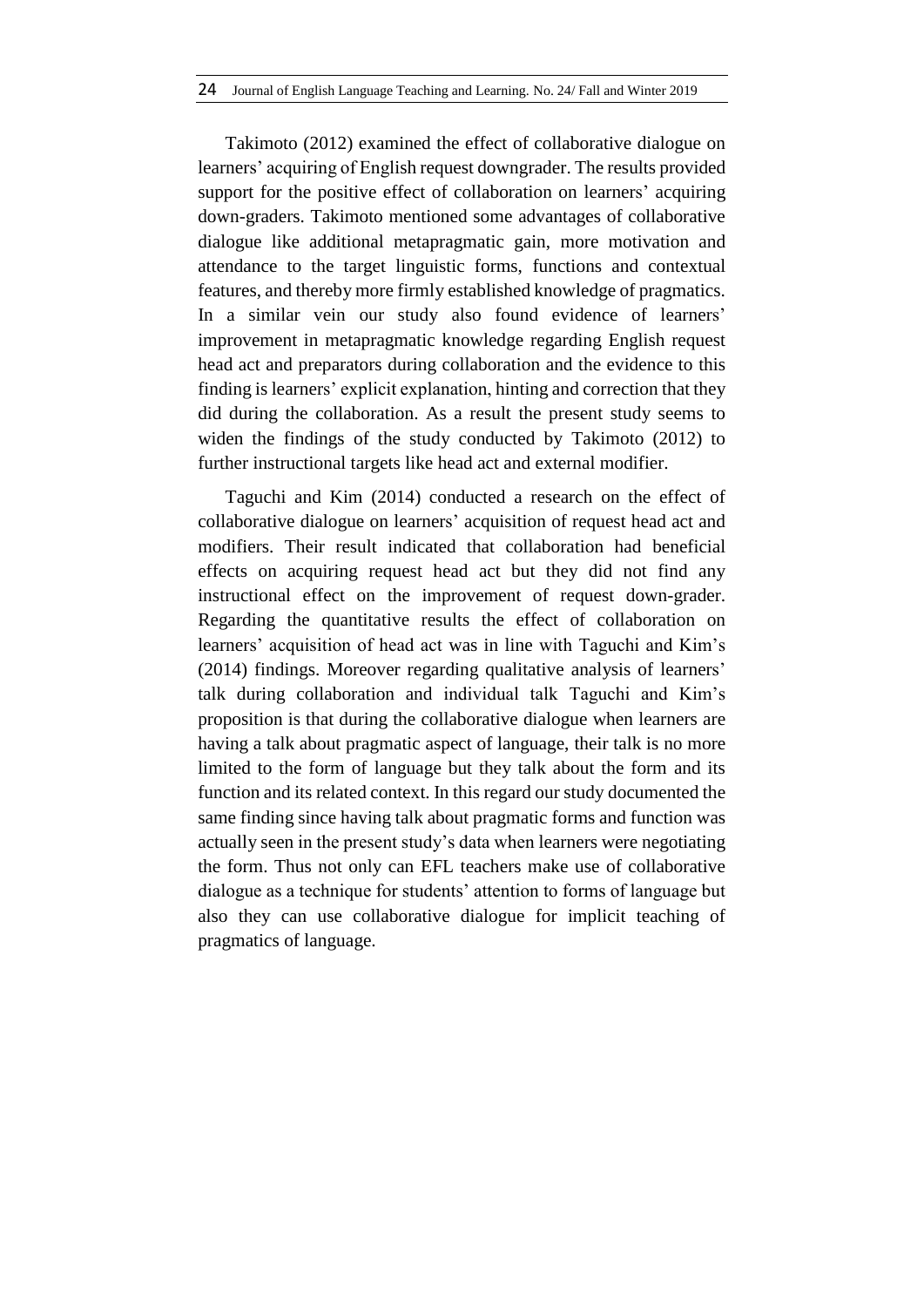Regarding implicit teaching of pragmatic knowledge, the findings of this study seems to demonstrate the effectiveness of implicit teaching of pragmatics accompanied by collaborative task, which seems to widen the findings obtained in previous studies that compared explicit and implicit teaching of pragmatics and found implicit teaching ineffective (House & Kasper, 1981; Joen and Kaya, 2006; Nguyen et al., 2012; Takahashi, 2001; and Tateyama et al., 1997). In this respect, our study suggests that in order to increase the effectiveness of implicit learning other instructional interventions should be examined. For example, it can be stated that in EFL classrooms the application of implicit teaching by making the input enhanced pragmatically or having learners collaborate on the task appears to help EFL learners notice the target forms of the instruction because collaborative dialogue seemed be able to help learners notice the form collectively and establish a form-function relationship between the pragmatic forms and their functions through negotiation of form during collaborative task.

#### **Reference**

- Abadikhah, S., & Harsini, B., (2014) Comparing the Effects of Collaborative and Individual Output Tasks on the Acquisition of English Articles. *International Journal of English Language & Translation Studies*. 2(3), 23-34.
- Bardovi-Harlig, K., Hartford, B., (1993). Learning the rules of academic talk: a longitudinal study of pragmatic change. *Studies in Second Language Acquisition*, *15*, 279–304.
- Blum-Kulka, S., and Olshtain, E. (1984) Requests and apologies: A crosscultural study of speech act realization patterns *(CCSARP). Applied Linguistics, 5(3), 196–214.*
- Bouton, L., (1994). Can NNS skill in interpreting implicature in American English be improved through explicit instruction? A pilot study. In: L. Bouton, (Ed.), *Pragmatics and Language Learning*, vol. 5, (pp. 88–109). University of Illinois at Urbana- Champaign, IL.
- Donato, R. (1994). Collective scaffolding in second language learning. In J. P. Lantolf, & G. Appel (Eds.), *Vygostkian approaches to second language research* (pp. 33-56). New Jersey: Ablex.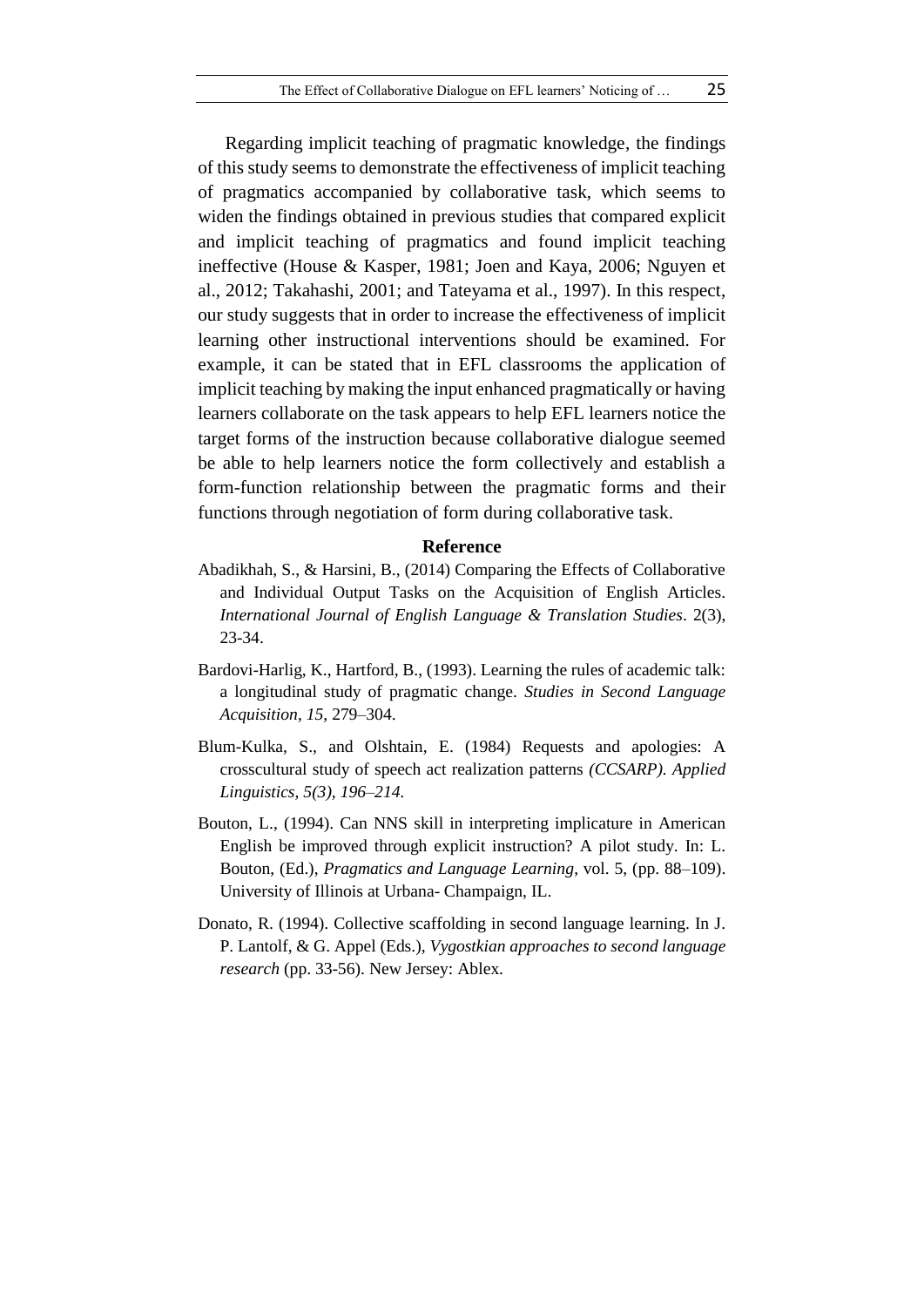- Donato, R., &Lantolf, J. P. (1990). The dialogic origins of L2 monitoring. *Pragmatics and language learning*, *1*, 83-97.
- Guk, I., & Kellogg, D. (2007). The ZPD and whole class teaching: Teacherled and learner-led interactional mediation of tasks. *Language Teaching Research*, *11*(3), 281-299.
- House, J., & Kasper, G. (1981). Politeness markers in English and German. In F. Coulmas (ed.), *Conversational routine* (pp. 157-185). The Hague: Mouton.
- Hudson, T., Brown, J. D., & Detmer, E. (1995). *Developing prototypic measures of cross-cultural pragmatics* (Technical Report No. 7). Honolulu, Hl: University of Hawai'I at Manoa, Second Language Teaching and Curriculum Center.
- Ishihara, N. (2010). Teachers' pragmatics: Knowledge, beliefs, and practice. In N. Ishihara and A.D Cohen (eds.) *Teaching and learning pragmatics: Where language and culture meet* (PP. 21-36). Harlow, England: Longman and Pearson Education.
- Jeon, E. H., & Kaya, T. (2006). Effects of L2 instruction on interlanguage pragmatic development: A meta-analysis, in J. Norris and L. Ortega (eds.) *Synthesizing research on language learning and teaching (*pp. 165-211). Amsterdam: John Benjamins.
- Kasper, G., Schmidt, R. (1996). Developmental issues in interlanguage pragmatics. *Studies in Second Language Acquisition,* 18, 149–169.
- Lapkin, S., Swain, M., & Smith, M. (2002). Reformulation and the learning of French pronominal verbs in a Canadian French immersion context. *Modern Language Journal*, *86*, 485-507.
- LaPierre, D. (1994). Language Output in a Cooperative Learning Setting: Determining Its Effects on Second Language Learning. Toronto: University of Toronto (OISE), M.A. Thesis.
- Leech, G. N. 1983. *Principles of Pragmatics.* London: Longman**.**
- Nassaji, H., &Tian, J. (2010). Collaborative and individual output tasks and their effects on learning English phrasal verbs. *Language Teaching Research*, *14*(4), 397-419.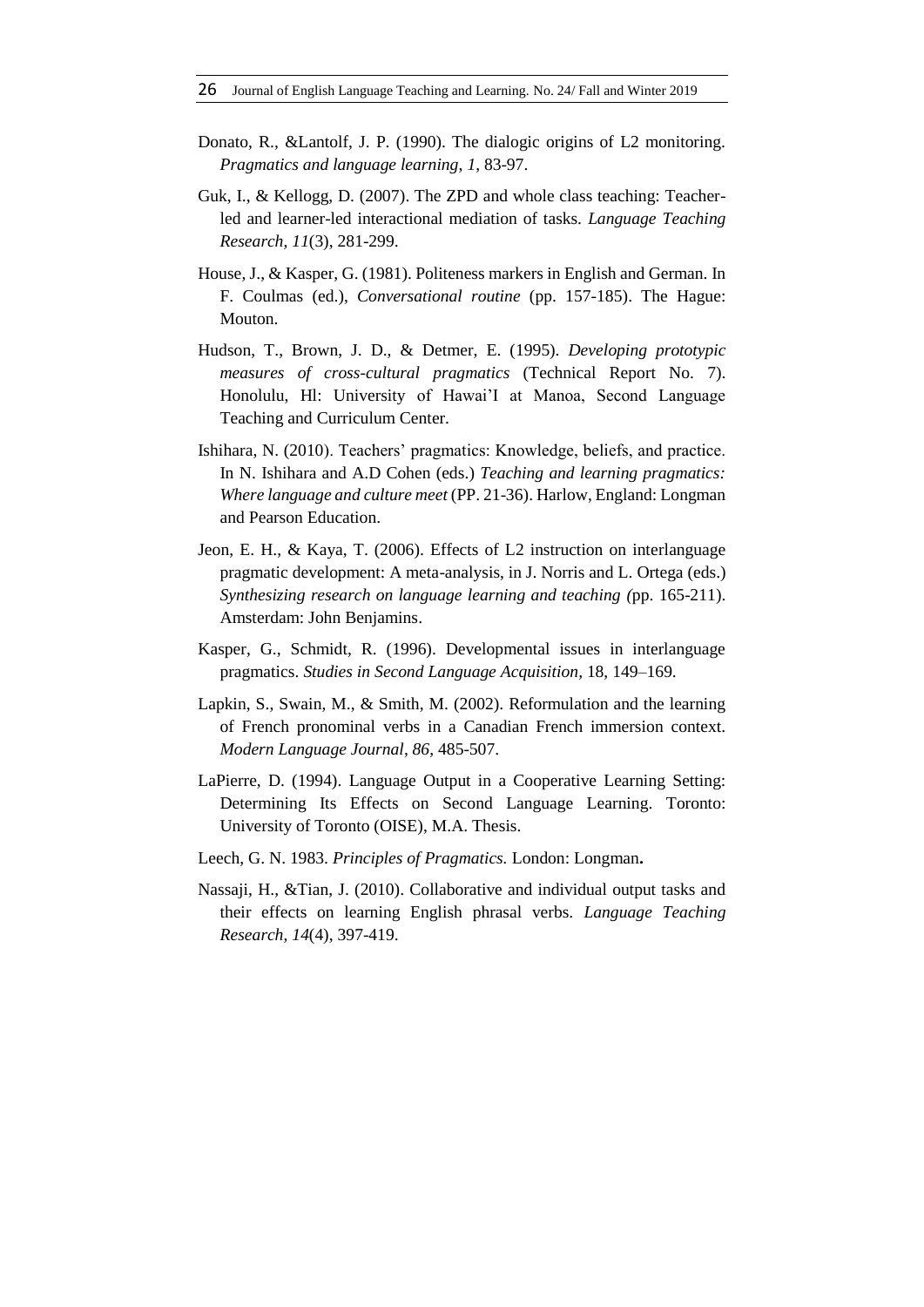- Nguyen, T. T. M., Pham, T. H., & Pham, M. T. (2012). The relative effects of explicit and implicit form-focused instruction on the development of L2 pragmatic competence. *Journal of pragmatics*, *44*(4), 416-434.
- Rose, K. R., & Ng Kwai-fun, C. (2001). Inductive and deductive teaching of compliments and compliment responses. In K. R. Rose & G. Kasper (Eds), *Pragmatics in language teaching* (pp. *145*-170). Cambridge: Cambridge University Press
- Schauer, G. A (2007). Finding the right words in the study abroad context: The development of German learners' use of external modifiers in English. *Intercultural Pragmatics, 4(2), 193-220.*
- Swain, M. (1997). Collaborative dialogue: Its contribution to second language learning. *RevistaCanaria de EstudiosIngleses*, *34,* (115-32).
- Swain, M., Kinnear, P., & Steinman, L. (2011). *Sociocultural theory in second language education: An introduction through narratives*. Bristol: Multilingual Matters.
- Swain, M., & Lapkin, S. (1998). Interaction and second language learning: Two adolescent French immersion students working together. *The Modern Language Journal*, 82, 320-337.
- Storch, N. (1998). A classroom-based study: Insights from a collaborative text reconstruction task. *ELT Journal*, *52*(4), 291-300.
- Taguchi, N., & Kim, Y. (2014). Collaborative dialogue in learning pragmatics: pragmatic-related episodes as an opportunity for learning request-making. *Applied Linguistics*, *37*(3), 416-437.
- Takahashi, S. (2001). The role of input enhancement in developing pragmatic competence. In K.R. Rose & G. Kasper (eds.), *Pragmatics in language teaching (pp.* 171-199). Cambridge: CUP.
- Takimoto, M. (2012). Metapragmatic discussion in interlanguage pragmatics. *Journal of Pragmatics*, *44*(10), 1240-1253.
- Tateyama, Y., Kasper, G., Mui, L. P., Tay, H. M., & Thananart, O. O. (1997). Explicit and implicit teaching of pragmatic routines. *Pragmatics and language learning*, *8*, 163-178.
- Thomas, J., (1983). Cross-cultural pragmatic failure. *Applied Linguistics*, *4*, 91–112.